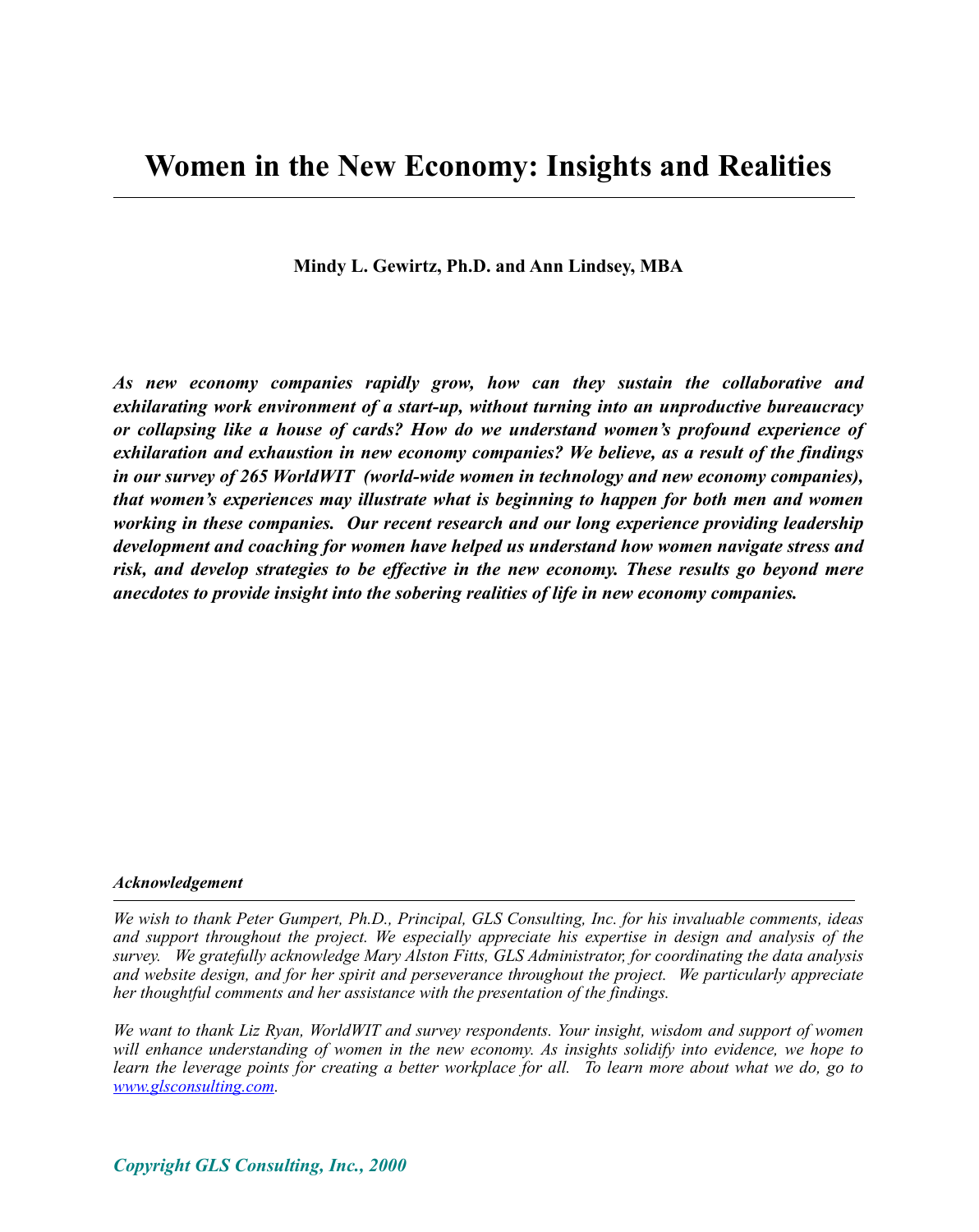# **Women in the New Economy Survey: Highlights and Implications**

#### *Upsides and Downsides of working in the new economy*

The responses women provide in this survey have helped us to better understand the relationship between the upsides and the downsides women experience working in the new economy.

- The majority (73%) of women in the survey experience working in the new economy with an exhilarating sense of achievement, impact, satisfaction and opportunity for creative freedom they didn't have before. This self-validation for women is profound, and fills-in such a gaping hole that existed in the old economy, that women are willing to tolerate the downsides.
- Women greatly value new avenues for rapid growth and constant learning that have often been closed to them. This helps to diffuse the reported downsides, as the more women learn and grow, the more transferable are their skills.
- Many women enjoy doing significant work within the context of the family-like, collaborative community characteristic of their companies. Women have long been stifled in bureaucracies that treat performance as a function of "time spent in the office."
- Women accomplish work in creative ways and in places best suited for them. Time is often women's most precious resource, yet they willingly give more of it to the company because they can do work from home, or have flexible work schedules tied to performance rather than face-time.
- There is also a common thread we hear from women who are willing to stay in their current workplace as long as they are learning, and as long as the environment stays nonhierarchical, and they have opportunities for growth. With 41% of women considering leaving, they are continuously assessing whether to stay or leave, since there are so many opportunities available.
- While some of the women want to dedicate their life to work, for others there is great conflict as they potentially risk their marriages, having children or a having an active social life.

# *How do we reconcile the passion for the upsides in the new economy with the pervasive sense of paying a high price for working in the new economy?*

Women are just as passionate about the "downsides" of working in the new economy as they are about its benefits. Two-thirds of the women (68%) spoke candidly about the stress of a "24/7 life," the constant change, the uncertainty, and the difficulty balancing work and family/personal life. This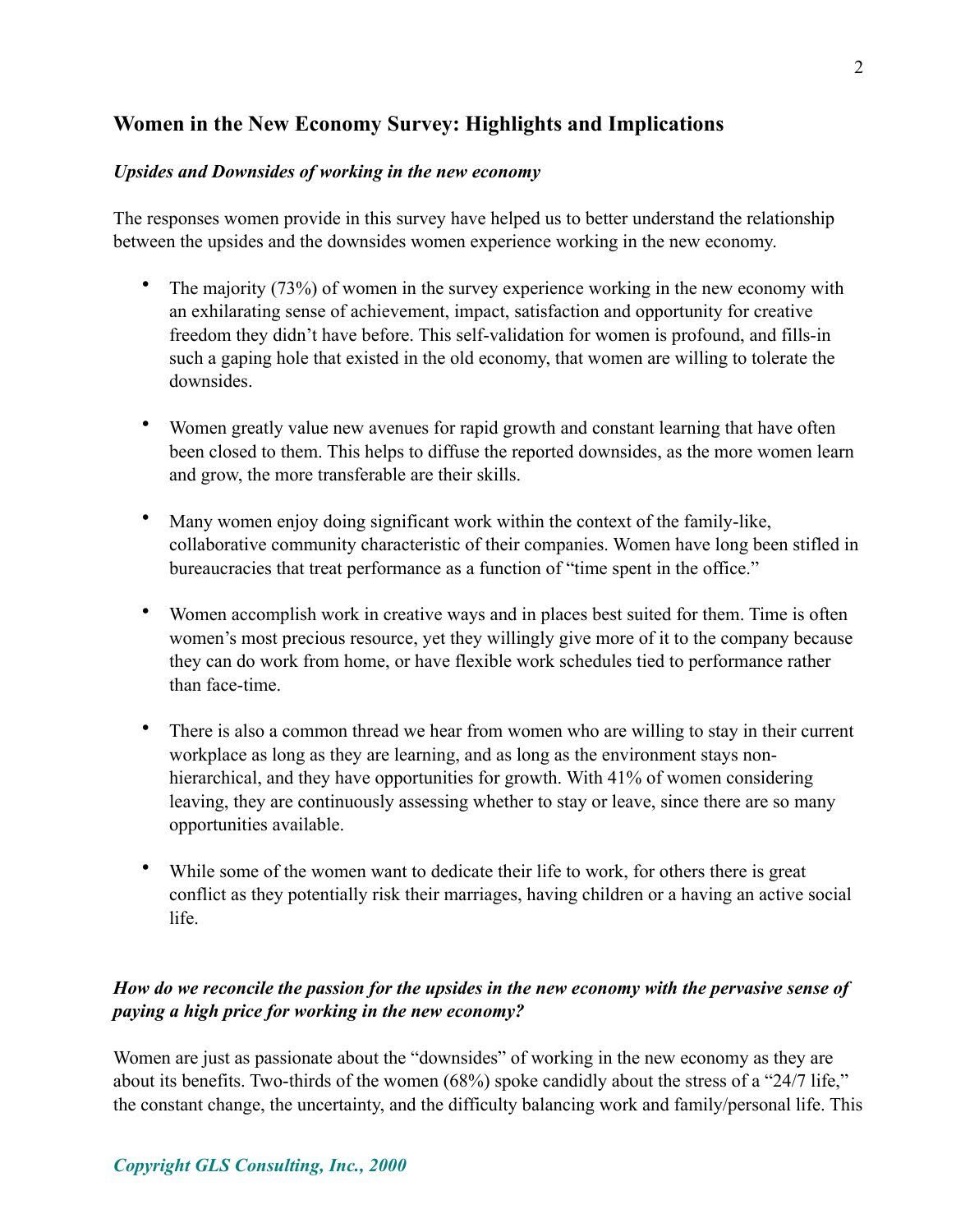theme reverberated again in the question concerning how work impacts women's lives, and has serious implications for new economy companies. Two-thirds of women (65%) reported a negative effect on personal, marital and family life, while 41% were considering leaving their jobs. *We believe what is significant for women in new economy companies is that women are willing to tradeoff balance in their lives to have the powerful and rapid impact that was not available to them in old-economy companies.* This may be a plausible explanation for the short term. We wonder, however, how long women will be willing to maintain the "demanding, exhausting albeit exhilarating" work/life? How will this change as the uncertainties turn into sobering realities? We believe that what women are reporting may well be illustrative of what men are also experiencing. This is a question for further research.

We were surprised to note that almost a third of the women did not think they were treated equally, not because of gender per se, but because they were single, or working mothers, or older women. We were also surprised that approximately a quarter of the women indicated that they still encounter the familiar gender problems of feeling devalued, invisible, underpaid or overlooked for advancement or VC funding. It seems that the gender issues look different in the new economy. People "talk the talk;" however, they excuse inappropriate behavior because everyone is under such stress, or people are so young.

Another 22% of women reported that the lack of communication, organizational infrastructure, and experienced management were also significant downsides. This issue came up again as 51% of women wished their companies operated differently through having more experienced leadership and better organizational infrastructure, business processes and HR structures. While women don't want to go back to the old bureaucracy, they do miss the infrastructure and support that went with it. The challenge for start-ups as they grow is not to recreate the unproductive aspects of hierarchy, but to create working environments that are collaborative and agile.

#### *Strategies women used*

Puzzled by the apparent paradox of passion for both the upsides and downsides of women working in the new economy, we examined the strategies women reported using. Perhaps the particular women in our survey are indicative of characteristics of women at higher levels of management, as 50% of the women listed their position as president, owner, senior or upper level manager. This would be a question for additional research. What we found is that the strategies women use to navigate in the new economy are powerful ones. Women tap into their inner capacity to adapt, be flexible, and at the same time, maintain a broader perspective to cope with working in the new economy. Women also reach outward to develop peer support, and obtain needed resources through constant learning and networking. So while there are significant downsides to working in the new economy these women have figured out strategies that work best for them.

Almost a third of the women reported that work did not negatively affect their personal lives. Women talked about how they set limits in the workplace and how they renew themselves by being involved in their community or church. What surprised us was the number of women who indicated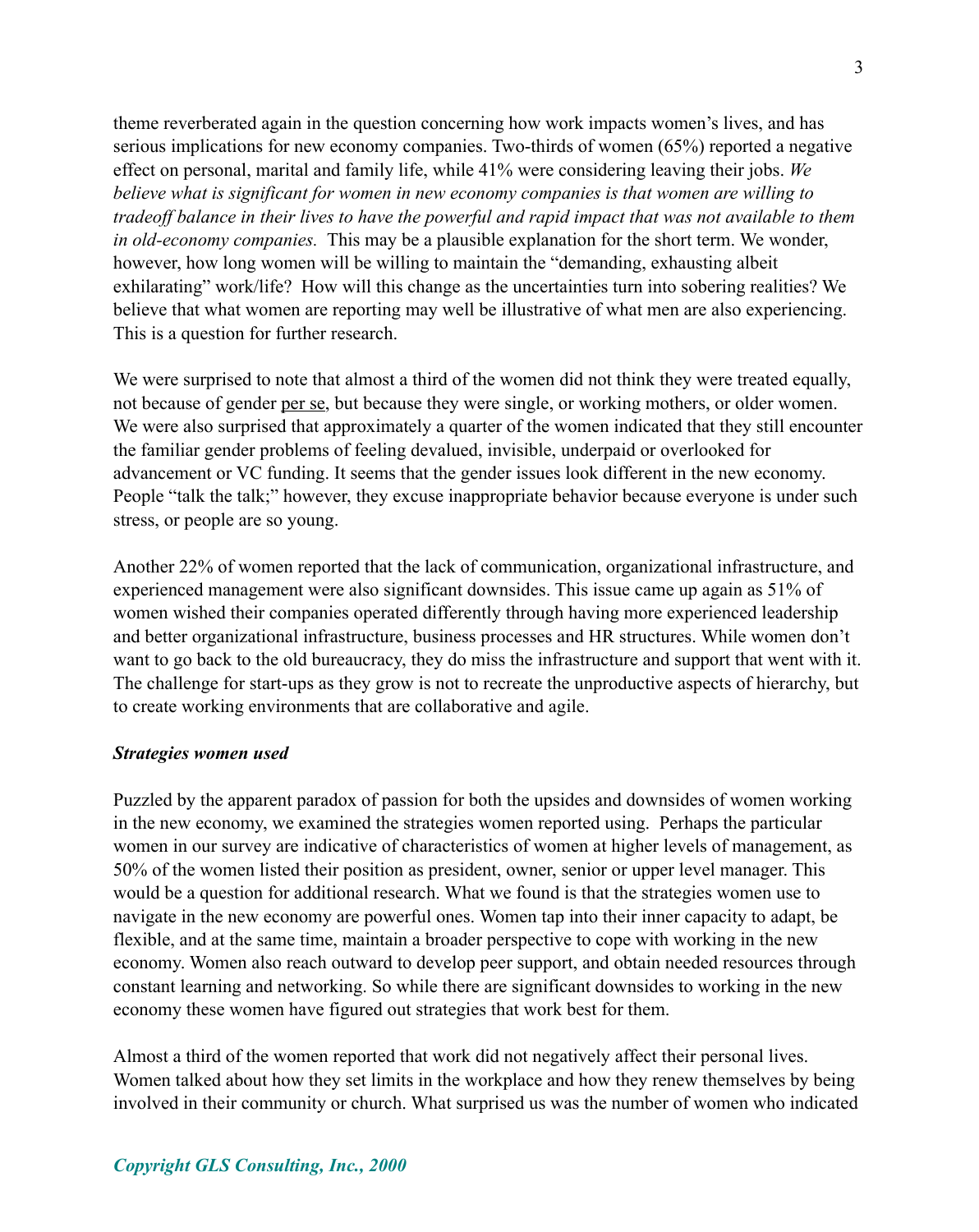4

that this lifestyle worked well for them, not because they set limits, but because they blended their personal and professional lives. They talked about meeting their spouses and working with them in the workplace, or using the workplace as a substitute for community and social outlets. Perhaps it should be noted, however, that this life style may fit even these women only temporarily.

#### **Implications for New Economy Companies**

Companies should interpret these results as cause for optimism—and as a warning alarm.

- 1. One cause for optimism is that women believe they are thriving, and faring much better than in the old economy companies. The non-hierarchical atmosphere, where one can accomplish work in flexible ways, is much better suited to women than the culture of traditional companies. For women, the ability to be creative and develop professionally is extremely self-validating as opposed to the slow progress that women often experienced in traditional companies. The implication for companies is that understanding what works for women, and how new economy companies can create that environment, can be powerful recruitment and retention tools.
- 2. Companies can be optimistic that new opportunities have been created for women based on their abilities rather than on gender. We believe that freeing women from the old stereotypes has removed obstacles and unleashed great energy and talent into the workplace. We would like to believe that the reduction of stereotypes has to do with the younger generation of entrepreneurs who have more egalitarian value systems. We sense from these women that the reduction of stereotypes is driven partially by new values, and partially by the systemic necessity to give people multiple tasks in order to meet the rapid growth of the business. The implications for new economy companies is that while they have made progress in this arena--and it is appreciated by women--more must be done to remove obstacles to high performance.
- 3. Companies would be wise to take to heart that the high price women pay regarding their personal/family lives, may be a bell weather for how men experience the impact on their lives. We know that women's experience often reflects what is occurring in the larger environment. Women may be willing to maintain the lifestyle for the short term, perhaps several years. The question is: how long can any employee, no matter how dedicated, keep up this lifestyle before it has detrimental effects on both family life and productivity in the workplace? We believe that the implication for companies is that stress and work/life balance is a hidden sleeper that has the power to destroy productivity in the long run. This compelling addiction to "faster, smarter, newer" has kept companies competitive. It may also be a time-bomb waiting to damage companies that do not take these warning signs seriously.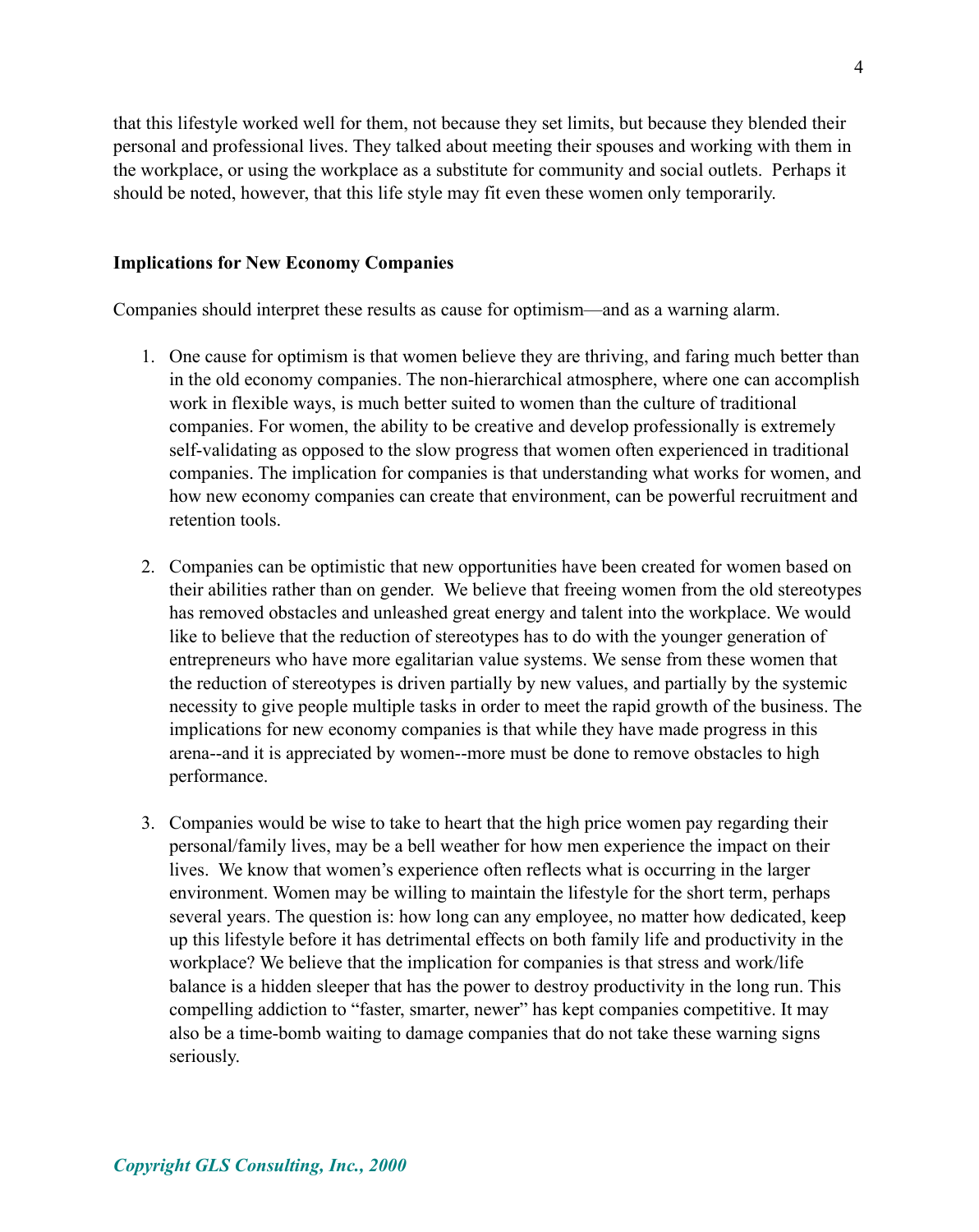#### **Implications for creating a better workplace**

- 1. As insights solidify into evidence, we hope to learn the leverage points that companies can use to create a better workplace for us all. The implication for companies is to explore how they can build on women's wishes for more experienced leadership, better infrastructure and processes, without turning themselves into bureaucracies. We believe that companies can develop a collaborative infrastructure that sustains the exciting, dynamic aspect of start-ups as the company grows. We also believe we may be able to help in this respect.
- 2. Some women suggest that although people's perception of gender issues in the new economy may have changed, in practice the old issues "are alive and well." So it's disappointing for women when they occur. The implication for companies is that they must develop awareness, and interventions that help align perception and reality.
- 3. Companies would do well to pay attention to the importance of networking for women, as well as understanding how time is a precious commodity for them. One implication is that companies should consider setting up informal peer networks for women within the company, or on-line peer networking groups. Companies can also provide coaching to help women further develop their leadership strategies, and their efforts to balance work and family.

#### **Next Research Steps**

- 1. Even this initial research is a work in progress. We still have further mining of the data to do to understand the finer-grained nuances of responses to the questions we have posed.
- 2. Next, we will test these results with a broader sample of women. Are these results specific to women in this survey, or are the results generalizable to a broader community of women?
- 3. Our third step will be to compare the experiences of women in new economy companies to those of men. What are the issues that men and women experience in common as they work in the new economy?

#### **How can you become involved with this work?**

We personally invite a dialogue with you regarding this research, and regarding strategies for creating meaningful support for women in the new economy. We also welcome your ideas on how to disseminate these results. Contact Mindy Gewirtz at  $mgewirtz@glsconstulting.com$  and Ann Lindsey at <u>alindsey@glsconsulting.com</u> or at 617-739-4200 ext. 227.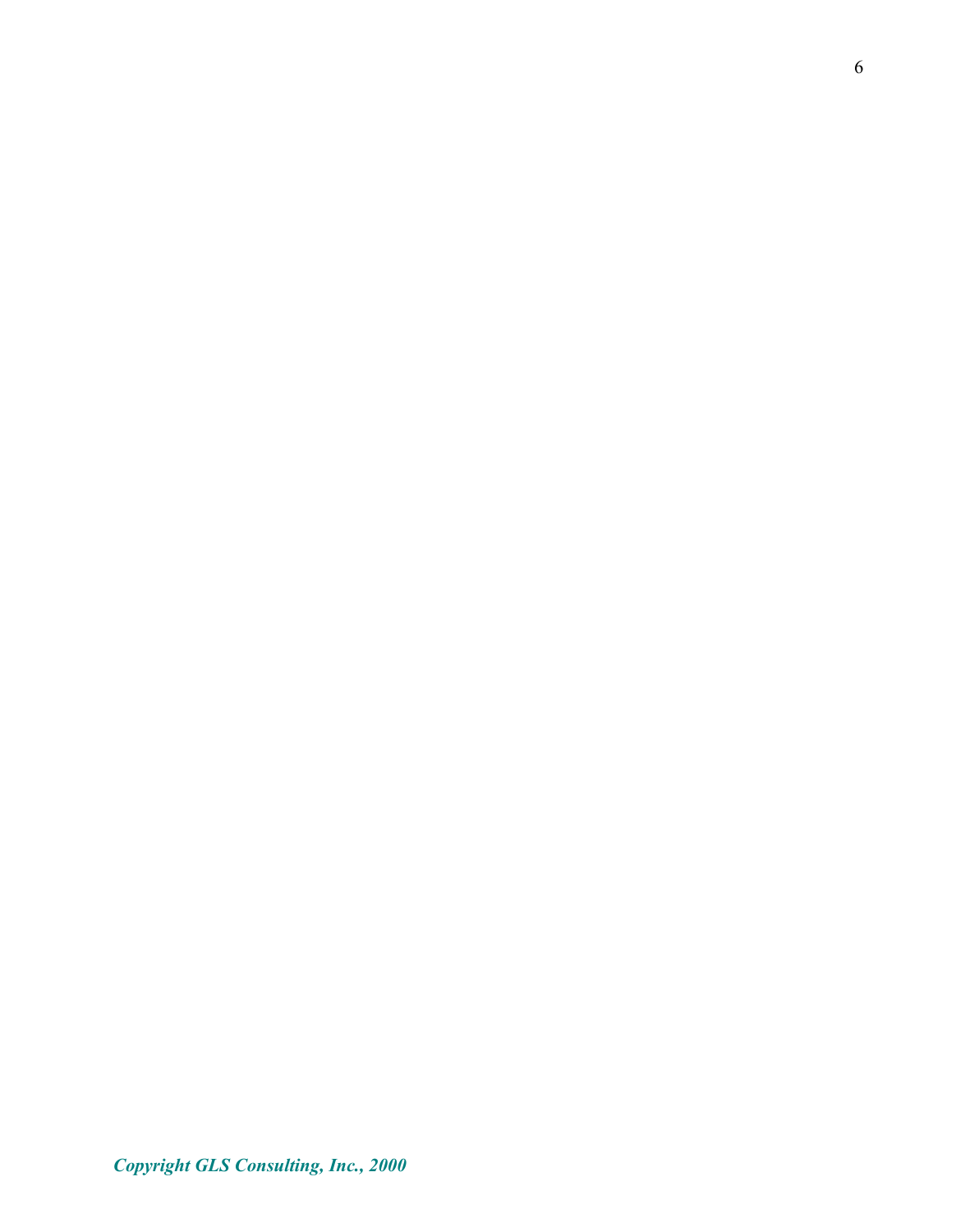#### **Results of the Survey**

#### *Who were the survey respondents?*

**The 265 women in our survey were primarily mid-to-senior level managers or owners of Internet, high-tech related companies, or in professional service companies that serve new economy companies. 50% of the women worked in the Northeast or West Coast with fewer women in the South, Midwest, Canada and other countries. Approximately a third of the women were single, 55% were married and 46% have children. Three fourths of the women were in their 20s to 40s, and 43% have post college education. The sample is broad and slightly weighted toward smaller companies, which may reflect the WorldWIT group.**

- 50% of women listed their position as presidents, owners, or members of senior or upper-middle management.
- 38% of respondents companies had fewer than 25 employees; 17% up to 150; 18% up to 499 employees; and 27% had 500 or more.

### *The Upsides: Many of us love it.*

**73% of women spoke about their ability to have an impact, a sense of satisfaction, achievement, autonomy, and freedom to be creative. They experienced fewer gender-related issues, though they still exist. They reported much greater flexibility to accomplish work in unconventional ways.**

• **Many women described how the new economy provided them with a sense of satisfaction and achievement:**

> "The impact you can have, the freedom, the lack of bureaucracy, the companies tend to be smaller, which makes accomplishment or lack thereof more visible, which in turn cuts down the politics and rewards the high achievers."

> "The positive is the complete impact you can have on the organization and its growth. The feeling is amazing. Different from corporations, there is a real feeling of achievement and satisfaction."

> "Being part of a start-up enables me to derive a huge amount of satisfaction and passion from my job. We all work so hard regardless these days—it's so much more gratifying to apply the sweat equity to a young enterprise where you feel like you're making a major contribution. The personal relationships that grow out of the frenetic environment are great. Work is, for better or worse, a replacement for neighborhood communities these days. "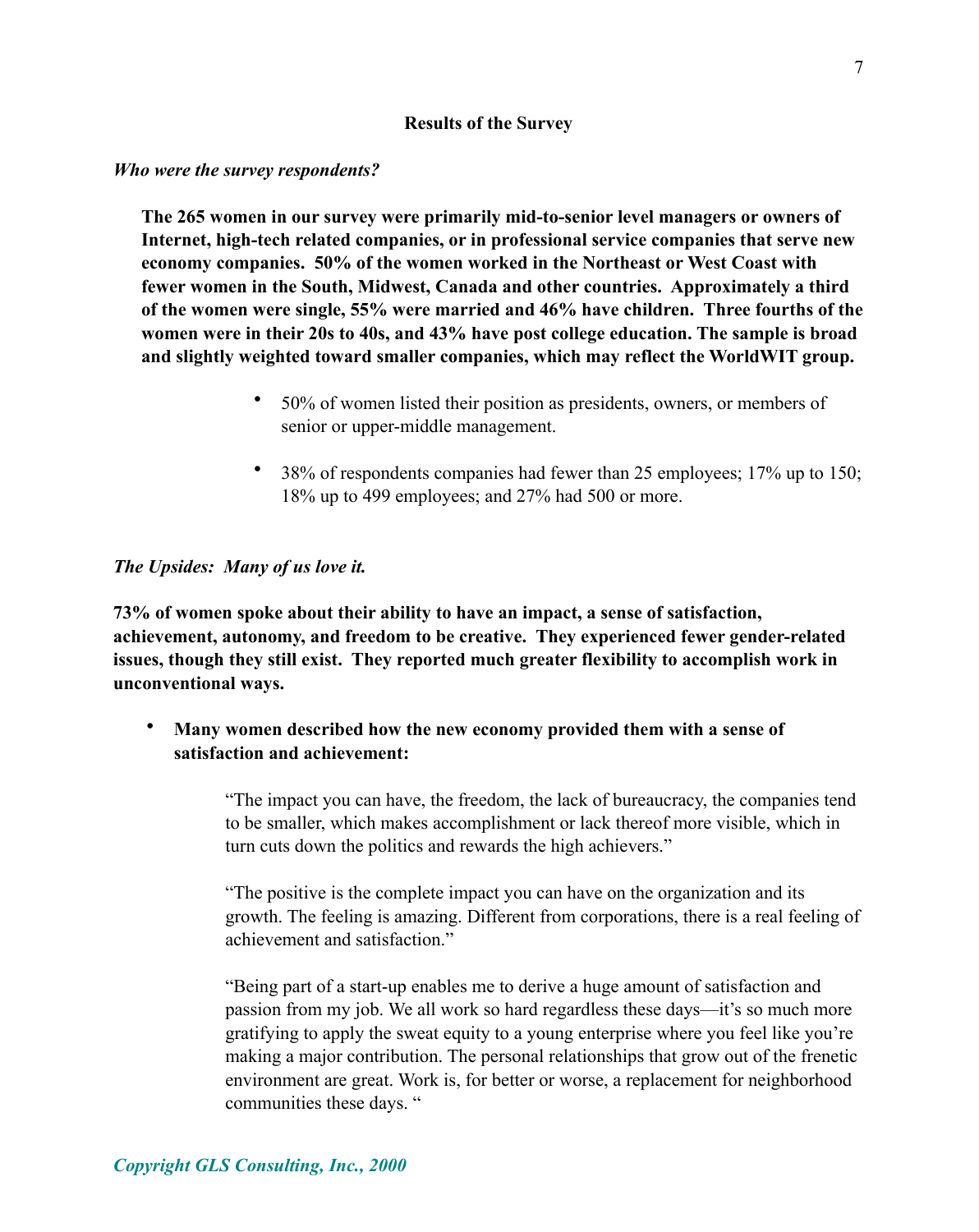#### • **Some spoke about personal growth and autonomy as upsides of the new economy:**

"Growth, personal and professional; diversity in tasks, opportunity to be a decision maker."

"You are your own boss. You make the decisions and get to implement without spending lost of time working with bureaucracy. Lots of camaraderie. The ups are much greater – because you feel the impact of your contributions."

## • **Others focused on the flexibility that their jobs allow for both creativity and their personal lives:**

"I think that the most important upside is that companies can be more flexible about the work hours and environment than larger more established companies. For example the ability to telecommute part-time and/or leave for an emergency or a personal issue is more likely to be an option."

"One keeps one's own schedules. The flexibility is probably more important for women with children than it is for men."

# • **Women also liked being part of the economic revolution, having a greater impact, and making a difference in the world:**

"The feeling of being in something big or important from the beginning is exciting. In 'old economy' jobs, women enter into something already established with expectations historically crafted around men. In the new economy, women can be involved from the foundation on up, helping craft the standards and expectations that will define the industries. It's incredibly exciting."

"The ability to be creative and develop entire companies and organizations from scratch. The carte blanche ability to move as fast as possible, hire the best and brightest. The ability to shape a culture from ground zero. The ability to, on a daily basis, be a part of the greatest transformation in the world economy ever known to man due to the Internet. I can look back 50 years from now and say that I was part of shaping history as opposed to sitting on the sidelines watching it happen. It's absolutely exhilarating."

**34% of women reported enjoying the challenge of the new economy – they described exciting work, and/or the fast paced, dynamic, non-hierarchical working environment.**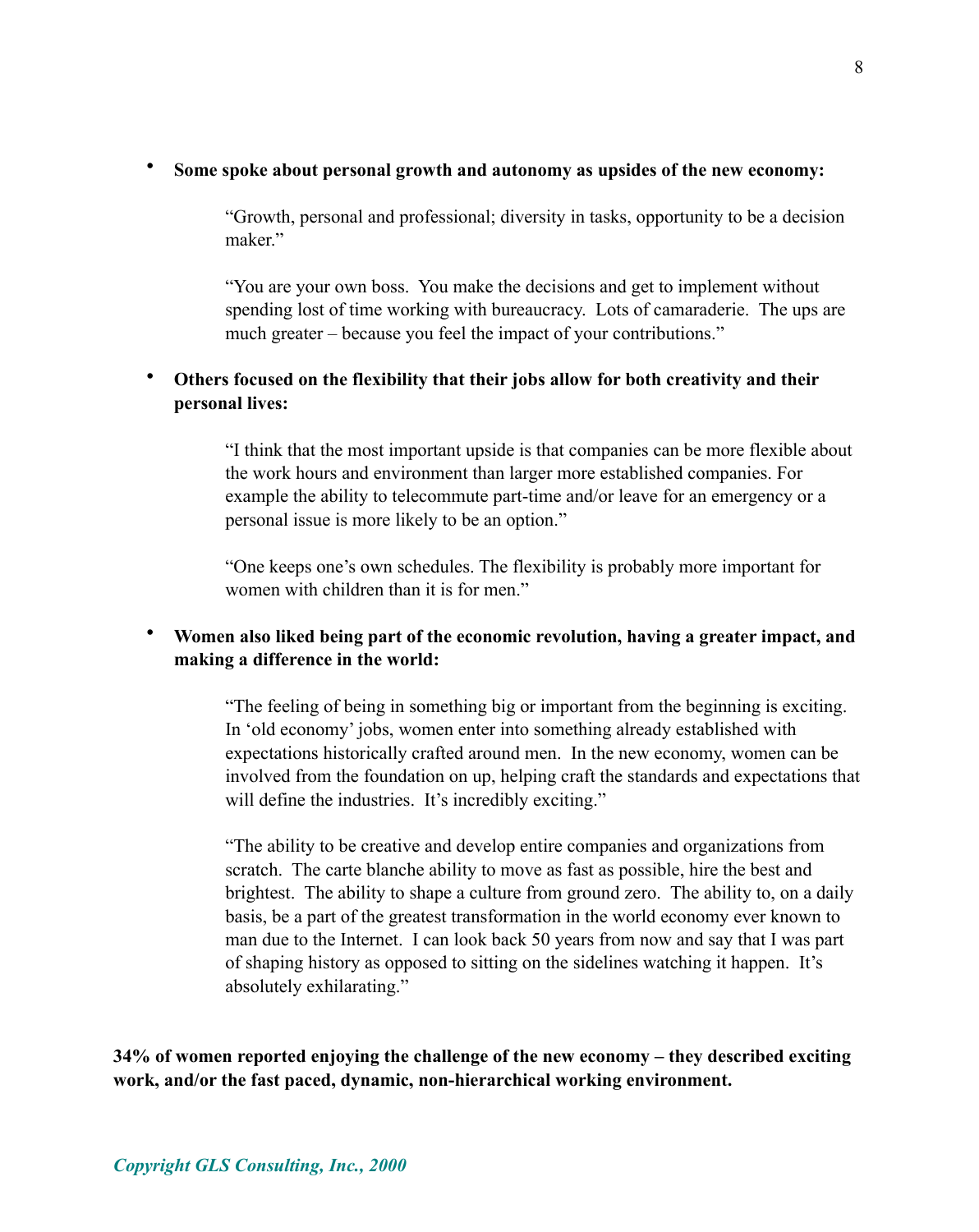"The new paradigm and the dynamics involved make this a creative and exciting time to work."

"Exciting daily changes. Fun and young."

"It's exciting to be on the cutting edge where all issues need to be rethought and nothing can be taken for granted."

"Comfortable, casual, friendly, and professional atmosphere in the office. Coworkers are extremely helpful, responsive."

## **In addition, 16% of women specifically mentioned that the financial reward potential is an important upside.**

"Opportunity to create and be compensated for ground floor opportunities for both genders, especially women as they have an opportunity to more quickly benefit from the beginning of a gold rush, similar to the cable industries."

#### **Summary of upsides:**

**Women described the upsides of the new economy in contradistinction to traditional companies they have previously worked for. The social construction of new economy companies is, in many ways, a remarkably good environment for women to be productive, and to achieve a significant impact in the world of business. Again, we wonder whether this may have something to do with the fact that 50% of women list their position as president, owner, senior or upper-middle manager.**

#### *The downsides: Many of us pay a price*

**68% of women reported that "downsides" of working in the new economy include uncertainty about the future, the constant change, the emotional roller coaster, the stress of a 24/7 life, and the difficulty achieving work/family balance.** 

• **Many felt that the pace of change was out of control, or that it left them on an emotional roller coaster:**

"For people of either gender, working at a startup is a hectic roller-coaster ride. You have to have significant inner strength to be able to hang on, rein in your emotions, concentrate on your work, and try not to be distracted by things like stock prices and lawsuits and shareholders trooping through and things like that."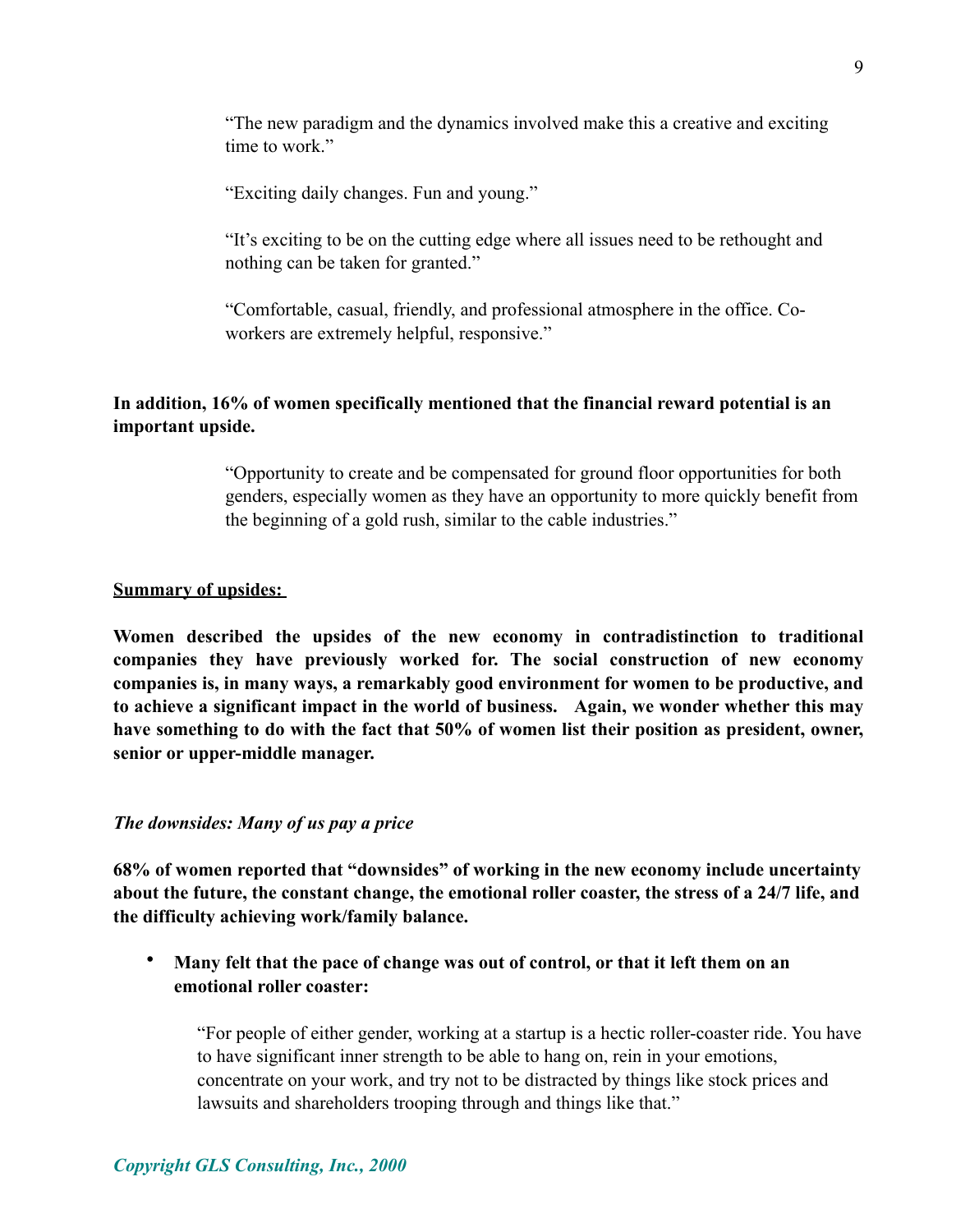"The stupid Internet time."

## **Others thought that the demands of the new economy made it difficult to obtain work/family balance:**

"No life besides work."

"The downside is that rapid change can get a little out of control and both men and women are failing to set boundaries for themselves as it relates to the separation between work and life. The expectations of most companies in this new economy are unreasonable so it is very easy to get sucked in."

"For women, the expectation that you can juggle it all-personal, home office, and the reality is you can't."

"High risk, high stress, too much focus on professional over personal life."

## **Others cited the work culture and long work days as a source of stress:**

"Long hours, high stresses, 24/7 culture and working with a bunch of young unprofessional individuals can take its toll."

"The downside for both men and women is the work culture being established in these industries of sacrificing all else for work. I think this is a very dangerous direction. If it keeps up we're going to have a whole generation of embittered and unhappy people who have plenty of money, but are left wondering why society is going to hell."

# • **Women also talked about fear or failure and a lack of job and market security:**

"The risk of failure is immense. The sheer weight of the risk can be very debilitating. Our colleagues who have chosen a more stable, conventional path seem sometimes to be taking a more responsible attitude toward their families and toward their own security. There is some guilt associated with this."

"High change environments can also mean job insecurity or, more likely, that the job you signed up for has morphed into something less glamorous (not much different than the old economy, now is it!)

"Lots and lots of stress about the market and/or product-will it fail, is there a market, will there be an IPO, will this company be around in 6 months."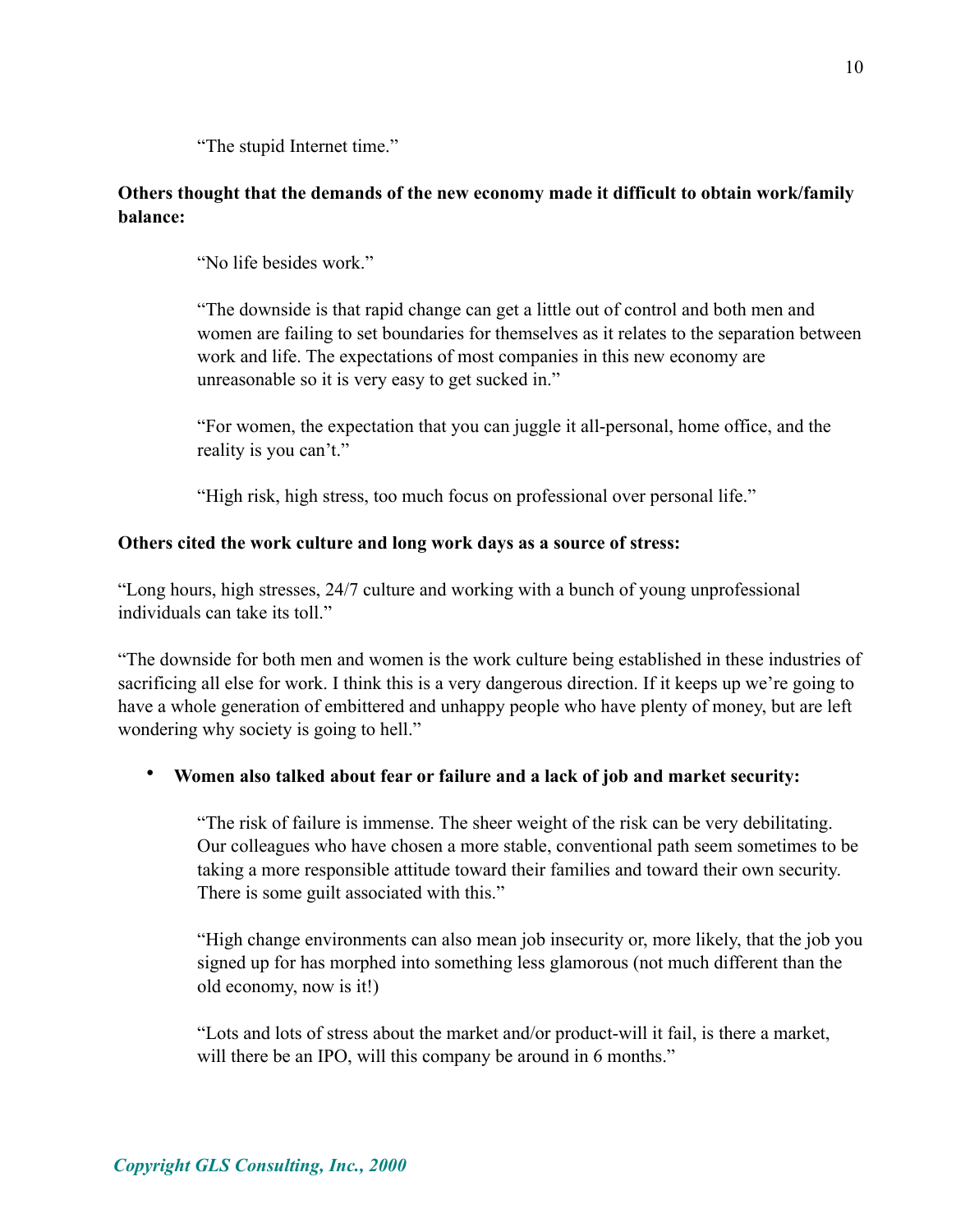### **In addition, a statistically significant percentage of women with children at home keenly experienced the pressure of the uncertainty, stress and difficult balance.**

#### **One woman explains:**

"My general feeling is that it's less friendly to women in particular, and to people with families in general. This is especially true at a start-up, and I missed the most stressful part of that at my company. With two kids I couldn't have done it."

## **23% of women reported that they encounter some of the same old gender problems. They felt devalued, invisible, underpaid, and overlooked for advancement. Some reported having difficulty finding VC funding for their ventures.**

"The downside for women is that we have not made a lot more progress. Men have forced the old-boys network into the new economy. They are slower to recognize the value of collaboration, even among competitors. Men continue to do their business through the old-boys network. Women who are talented are shut out or forced into midmanagement, traditional customer-service, marketing and caretaking roles even when they know more than their male counterparts. Also, the conflict between IT and E-Business plays out a traditional masculine vs. feminine cultural conflict."

"Dominated by young, single, childless people, especially white men-little respect for or acknowledgement of those who have come before or who have knowledge to disseminate. Gross amounts of hubris on all sides. Women get less respect in the working environment; It's more difficult to stand up and be heard, especially in a tech company-engineers especially tend to discount women's opinions as uninformed. Long working hours, generally mediocre benefits."

"For more experienced women coming from "old" but much more diverse companies, a new economy job can mean feeling like you just fell back 15 years to a room full of white guys in ties—ok, golf shirts. From a leadership perspective, the "new economy sometimes looks a lot like the old, old economy, except dressed more casually."

"I feel that the "new economy" has spawned a "good old boys network," that operates much the same way as former male-dominated industries did. In some ways it's worse, though. The 30-somethings that run our company surround themselves with their friends because they want people they can trust (who can blame them for that) but they then complain that they can't find any women for upper management roles. It makes them sound progressive, but if they really wanted to promote women, they would have done it by now. At least with the "good old boy," (network) they admitted their prejudice."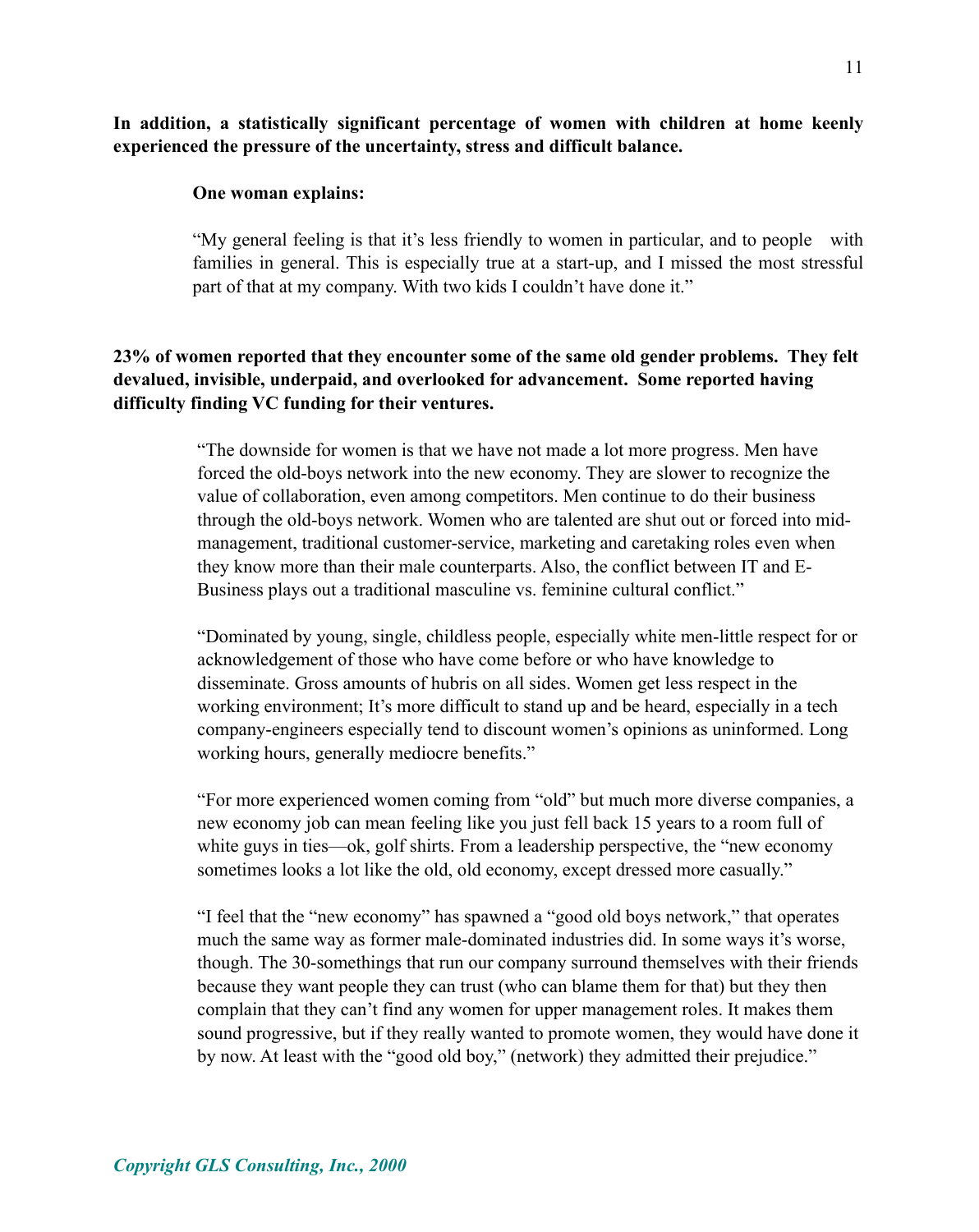**22% of women reported that the lack of infrastructure, administrative support, experienced management, good planning, communication, and training were downsides of the new economy. (In a later question on how women wanted their companies to operate differently, 51% responded that they wished for more experienced management, better infrastructure and internal communications, and a range of HR offerings.)**

"Management is generally awful."

" Many "execs" are young and unseasoned, don't know how to manage."

"Lack of resources or structure. May have inexperienced management team."

"Lack of planning, constant fluxes, hi-turnover, miscommunication of ever changing goals. "

"Poor organizational infrastructure, direction changes frequently and abruptly, poor internal communication, lack of direction, many people without good leadership/ interpersonal skills."

## **Summary of downsides:**

*It is interesting to note that the women spoke as passionately about the downsides as they did about the exhilaration of working in the new economy. The downsides seem to have the power to overshadow the upsides for women when we think about sustaining the lifestyle in the long term. Companies have made great strides in creating an environment in which women can thrive, but also feel derailed in the long term. How can we create an environment that, despite stress, allows for healthy responses to the inherent challenges of constant change and uncertainty?* 

*Women understand that the lack of leadership and organizational infrastructure is detrimental to the business. Not only do they see this as a downside, they also include this in their response to how they wish companies operated differently.*

# *How am I treated?*

**59% of women reported that they are treated equally or fine, while 31% of women reported that they are not treated the same including having a lower compensation package, or being treated differently as single women or women with children.**

**Women who reported that they are treated equally or fine talked about the perks of being in the new economy:**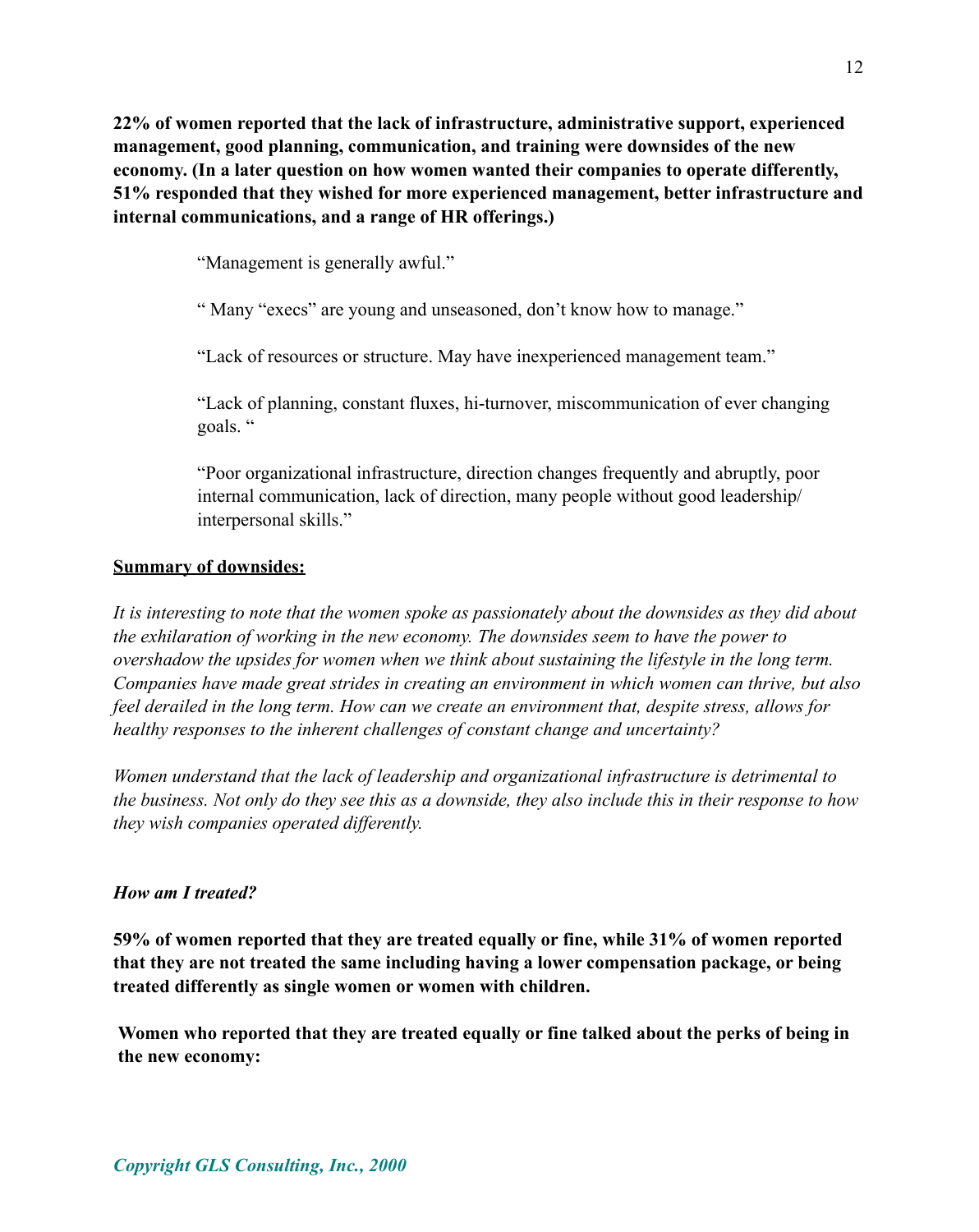"Knowledge workers are ageless, gender-less, and encouraged to create a balanced work/home life.

"On a completely equal footing."

"All equal; great flexibility; enormous responsibility and accountability demanded by me for that flexibility."

#### **Women who reported inequality and discrimination cited several types of discrimination:**

### • **Discrimination against women:**

"A strong woman has a tough road. High expectations of staff are thought of as "demanding" but when men in the firm expect it, it's just "normal."

### • **Discrimination against mothers or parents:**

" I would say mothers in the workforce are the most discriminated against of any category going."

"Frankly, I tend not to hire people with young families."

### • **Discrimination against single people:**

"Since I am single I believe there are subtle messages given that my free time is less valuable and less structured (and THUS, "more" free) than those with kids… It's frustrating!"

"Singles or those without kids are discriminated against for late work assignments as thy are seen as not having the same obligations/responsibilities for their lives."

### • **Age discrimination:**

"Sometimes (treated) like old-timers. The younger generation think they know everything and are not willing to learn from the experiences of those that have been around the workforce for 20+ years."

"Discarded. I felt a real age bias when I turned 40. Not so much discrimination being female, but an older female.."

#### **Summary of how women perceive they are treated:**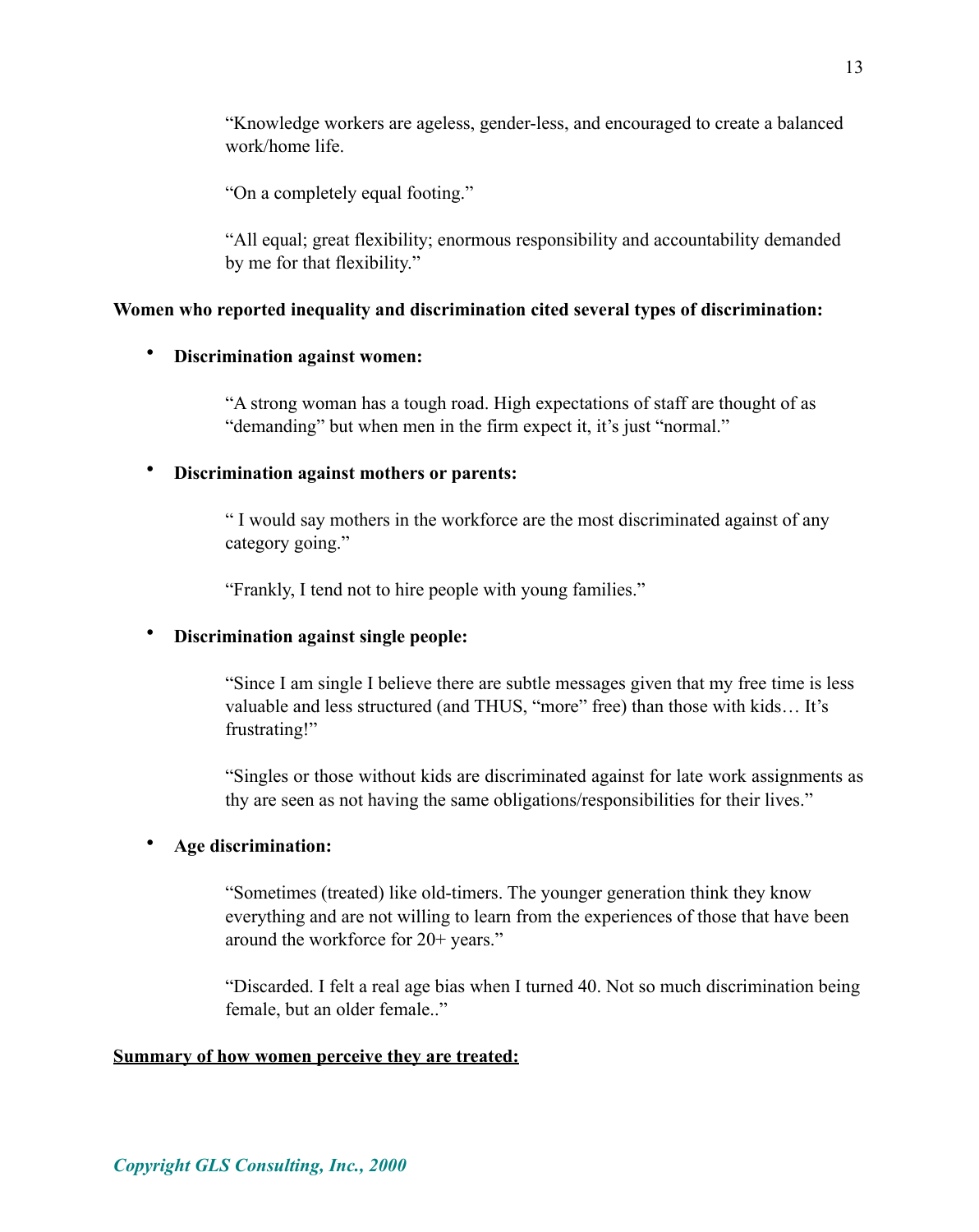*Women consistently reported a reduction in stereotyping women, however, many would say that the gender issues have emerged in the new economy, only they look a little different than in traditional companies. In new economy companies the inappropriate behavior is excused because the leaders are so young and inexperienced, or because everyone is under such stress that you have to give people leeway when they behave in "old" ways.* 

*What is surprising is that almost a third of the women do not think they are treated equally, however, this is not necessarily a simple gender issue. In addition, women are not as monolithic a group as we might think. Working mothers think that their role is the most difficult, while single women think they are being taken advantage of, and worry that they haven't energy needed to develop a significant relationship. Older women worry that they will be seen as dinosaurs rather than as people who have significant wisdom.* 

### *Effect on women's personal/family lives*

**31% of women reported that work has not affected their life negatively, or that it has had a positive effect.** 

### **These women thought that the enjoyment they got from their work improved their relationships, inspired their children, and expanded their social network:**

**"**Yes. My husband and I don't see each other as much, but it actually makes us appreciate one another a lot more. Also when I'm happy at work (and for me, busy=happy), it has a halo effect on our relationship."

"My work has broadened my social life through the contacts made and diversity of people met. My work has empowered my sons to explore fuller lives. They see a powerful woman who is happy and enjoys her work, while also enjoying parenthood."

"Not really. Most of my colleagues embrace the same values of a challenging work place as well as enjoying our free time."

**65% of women reported that work has a negative impact on their lives. They experience strain in their personal/marital life. It affects personal/family time, and their romantic or community life.**

• **Some found that it prevented them from having a personal life outside of work:**

"What social life? Nada.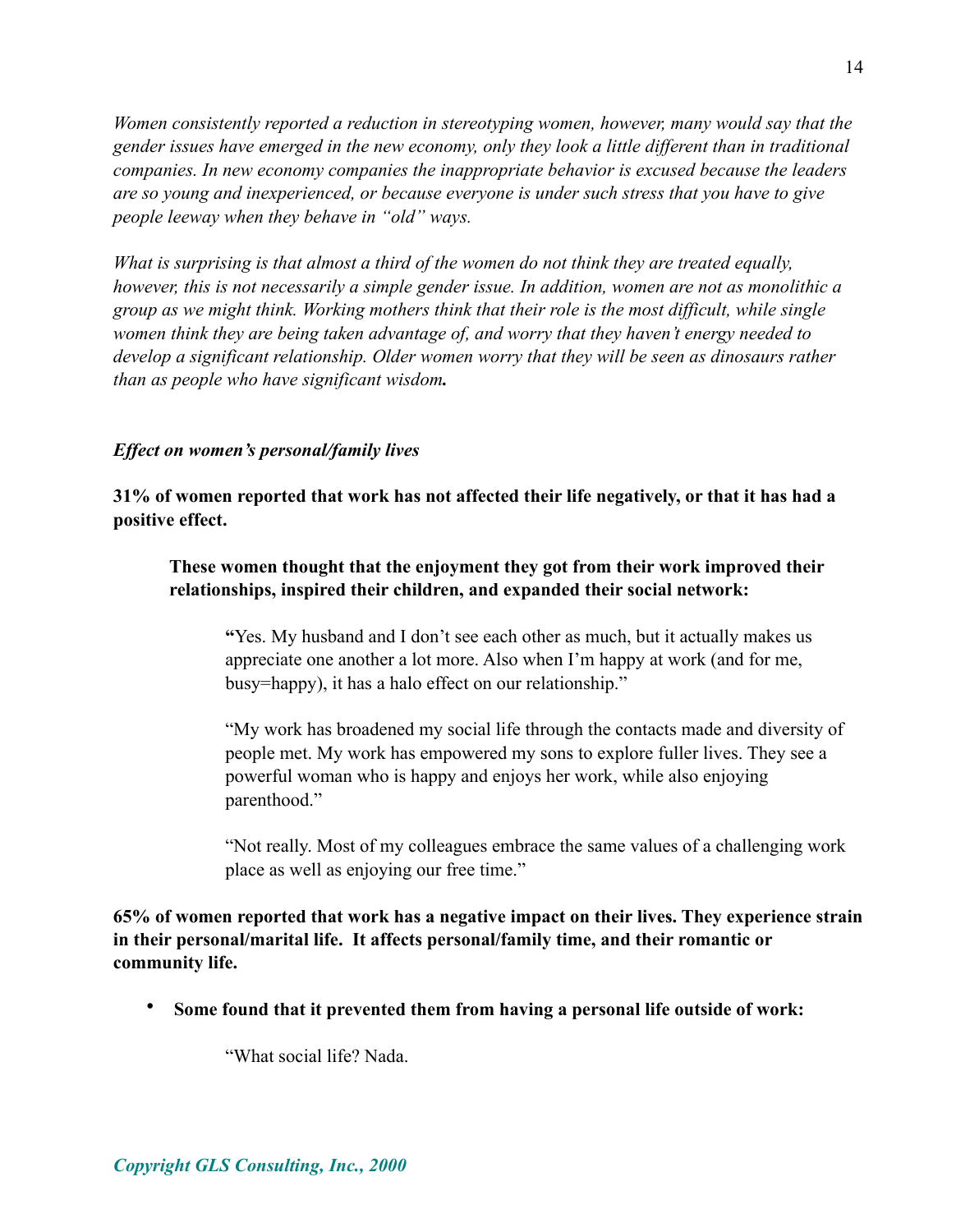"Yes, I don't have much of a social life, and limited time to visit my family (who live in a different country.)"

"It has put a tremendous strain on my marriage as I'm always at work or working from home including weekends, Saturdays are mandatory to be in the office. It's also restricted my ability to have remote family members visit and vice versa. I've put a moratorium on people visiting! I also find that I'm more disconnected with people socially-if you are not living and breathing the startup way of life, it's very hard to understand what someone is going through and how utterly preoccupied they are with creating a successful company."

"The extreme demands preclude a life outside the company and balance is often tossed out the window in favor of moving a project ahead."

## • **Others attempted to surround themselves with people who understand the choices they have made about how to include work in their lives:**

"YES. I'm seeking further friendships inside my career path and a next and last husband that understands my career including NOT wanting to stay home with children. I'm seeking a man with core technologies that are scaleable as change is ever constant!"

"I am a recovering workaholic; work has dominated my entire adult life. I have no children because work was more important (and interesting) to me. Most of my friends are work-centric too. I have learned to take vacations and to balance my daily life with non-work, personally fulfilling activities, and I encourage my employees to do the same. However my identity is very much wrapped up in my work, and I resent it when people generalize that only men feel that way."

### • **Some women found that it was impossible to get away from their work even during their free time:**

"Yes, Its hard to re-focus your mind after working so intensely and under deadlines. It's often hard to unwind and shut off my brain."

"Of course work has affected my social and family life. My husband and I eat out (too) frequently, because we get home too late to make dinner. We rarely take long vacations, because it's hard to coordinate our schedules and we don't have complete control of workflow. The "*24/7ing*" of life means that there's no clean boundary between work and home, making it harder to mentally break away from work (which is already hard with a demanding career, because a lot of the work is in your head and comes and goes with you). Also, so much of the new economy is built around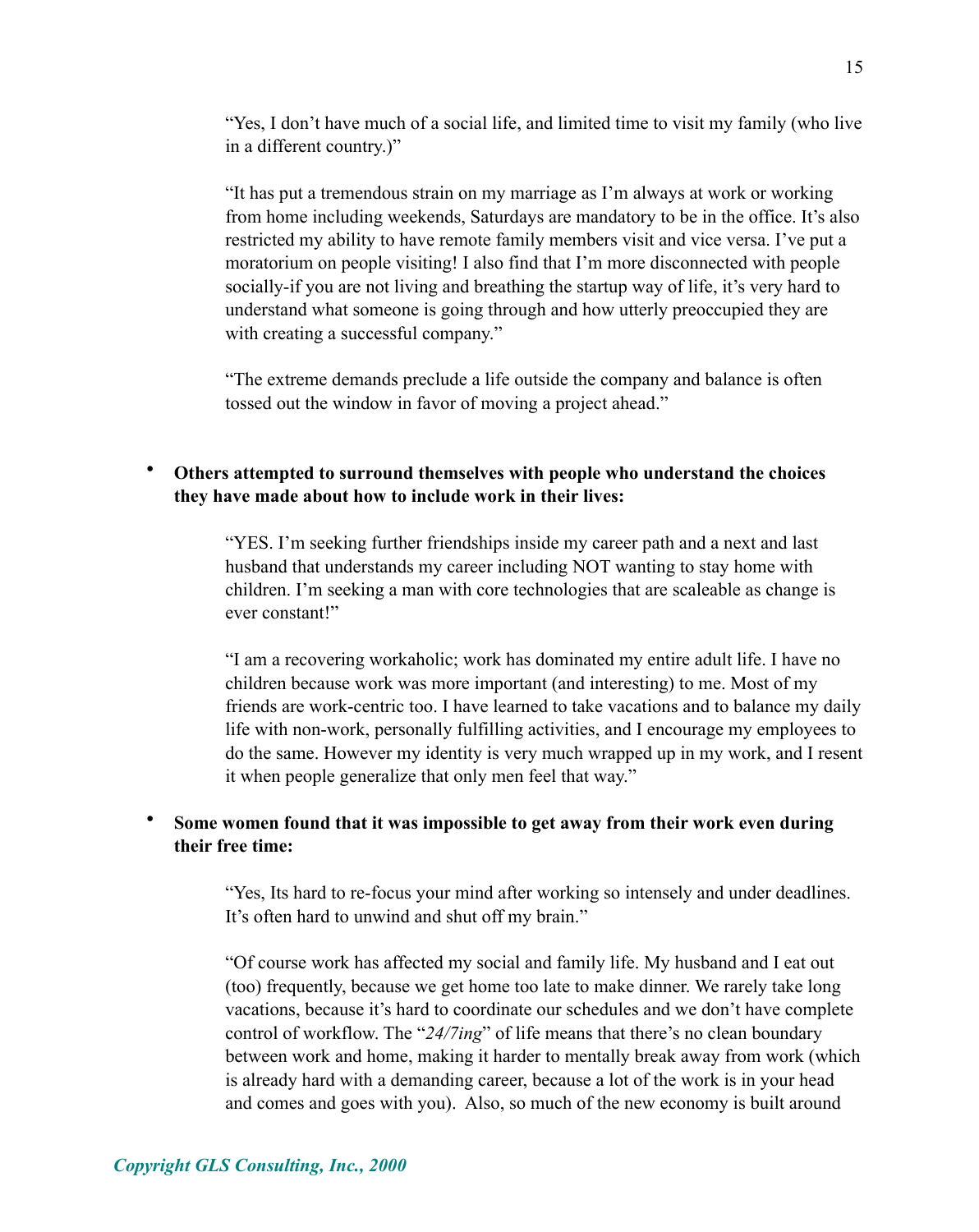networking that our social life has a strong work-related emphasis. And when you work hard and long hours, you lose all spontaneity in your social life, because everything that isn't work has to be scheduled. (Again, that's partly due to the collapse of boundaries between work and home life.)"

### • **Women also reported that working in the new economy precluded or destroyed romantic relationships:**

"Not now that I'm single again. When working 60+ hour weeks and traveling, my marriage fell apart."

"Always stressed, unable to give any real time to a relationship with a significant other."

### • **Women were also concerned about the stress working in the new economy put on their family:**

"Very stressful on family when I work long hours or put in time on the weekends because when I'm stressed it affects my family in a negative way."

"Yes. My children told me that they don't see enough of me. And work makes it very difficult to attend their activities at school. They think I don't care about them. And that is definitely not true. My work environment only wants people that can become indentured servants to them. They can call me at the blink of an eye and I will do anything they want. They don't respect people that have family commitments. And sometimes, people who stand up against them and put their family first get laid off or fired."

"I work a lot from home evening/weekends and sometimes my kids get irritated (but I tell them that's better than staying late at the office). I have been adamant about trying to balance my work/family life and have not let work take over, but I feel I have paid a price because I'm not always physically there."

## • **Other women were resigned to having to manage the negative impact that work has on the rest of their lives:**

"It did because I let it. I used to work the 80- hour days and drop everything at a moment's notice. I learned that it didn't help me get any more done. In fact, I got taken advantage of. So-now I've set clear boundaries and you know what? The business respects it. This doesn't mean that I don't go the extra mile for special projects or during crunch times-but it is not my regular operating model."

### **Summary of effect on personal/family life:**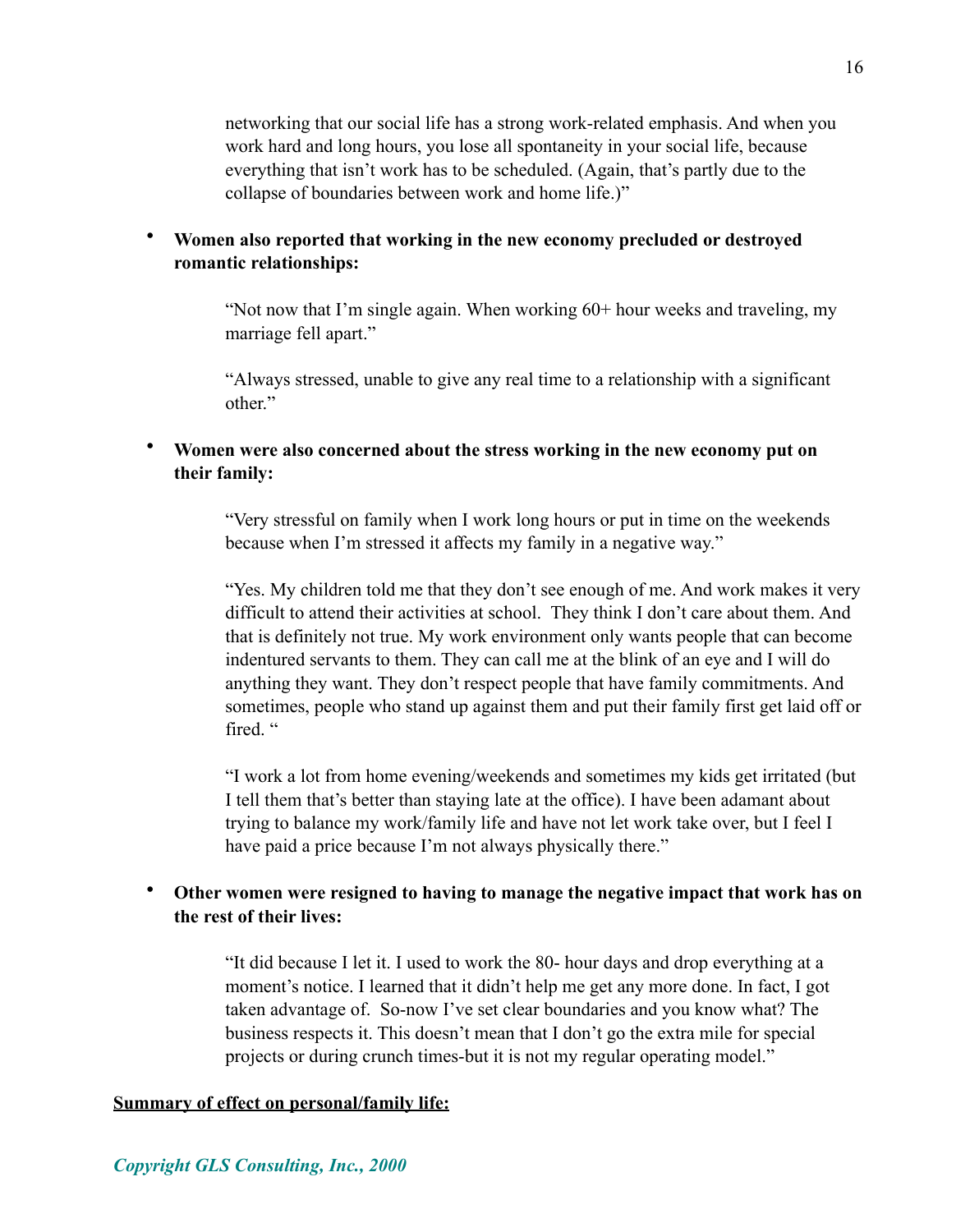*The paradox for women is that they love what the new economy has done for their ability to achieve in the workplace, yet they are aware of paying a high price. For those women who don't experience difficulty, we sense it is because they have blended, rather than balanced, their work lives. They have married men they met in the workplace, or have no trouble with the office operating from their dining room table. However, this does not work well for the majority of women who experience conflict regarding what they have to give up. For the generation of women before, the trade-off was iron-clad. The rules of the game were that you had to give everything up in order to reach the glass ceiling; there were no alternatives. Women are now seriously questioning society's demands. Can't we, as a society, reconstruct the workplace so that women do not have to choose between achievement and raising a family?* 

### *Women's experience of stress or anxiety*

Many women reported experience moderate to high stress and anxiety:

- 56% of women experience moderate or high stress/anxiety regarding instability of company's market.
- 59% of women experience moderate or high stress/anxiety regarding the intensity of demands placed on them at work.
- 67% of women experience moderate or high stress/anxiety regarding the rapid pace of change.

#### *Strategies women use at work*

**38% of women reported their favorite strategies are active; they include networking, finding mentors or supportive peers, constant learning, reading and doing research to stay current.**

• **Networking was cited as one of the strongest strategies:**

"Networking. Having a network of professionals that I can call on to provide advice or recommendations (on anything from asp's to local caterers) has been key."

"I think one strong strategy is networking. I think this is a Godsend. Many of the networking opportunities that have popped up show a real wish to cooperate and assist each other. People understand the pressure of the new economy and are easing it by helping each other."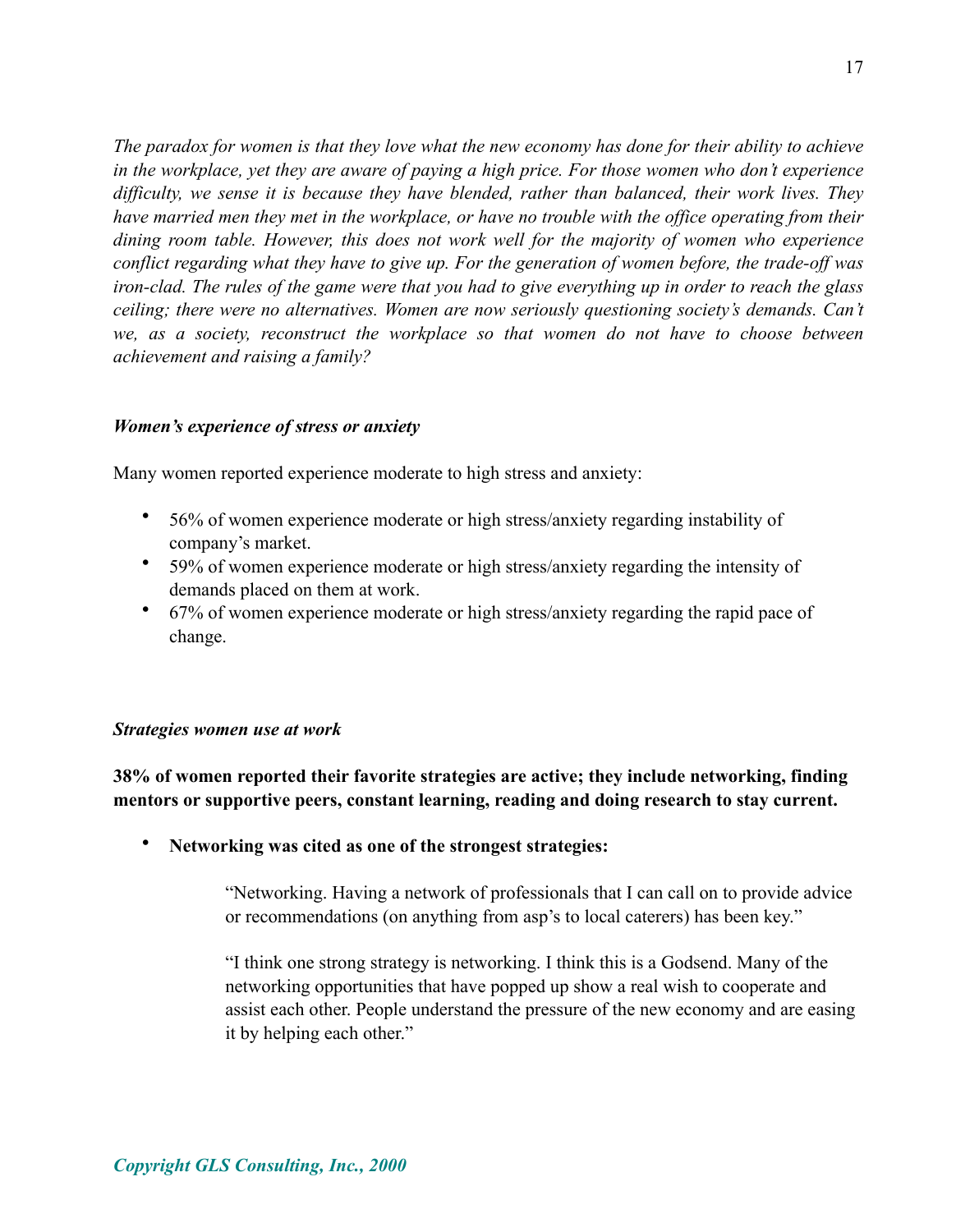"I network a lot with other women. We talk about running a business, marketing, strategies, and our anxieties. I also try to mentor other women whenever I cansharing my own experiences, contact, and knowledge."

## • **Women are also focused on constantly learning how to do things better and how to be effective leaders in their companies:**

"Learn by experience how to best communicate/organize to get things done and to involve the people who need to be involved."

"Stay current. One step ahead of the guys. Don't give away anything anymore. Toot my own horn and take credit."

"Seek mentors and peers who do it well to gather best practices and support."

"-Reach out to other successful companies for the best ideas.

-Continuously work with the president and CEO to recheck strategies and tactics – with the market shifting so quickly, so too must our strategies.

-Ensure complete alignment of all activities against Company top objectives.

-Pull in people who have worked together as a team before who have a proven track record of teamwork and relentless execution.

-Mask the team from the underlying stresses and keep them highly motivated and recognized for achievement – seek out opportunities for the team to stay engaged with the president and CEO as we grow so they maintain high visibility and importance within the company.

-Take on any/all assignments that do not fit within any obvious organization to be viewed as a leader!"

### • **Women also actively work to reduce stress in their lives:**

"I set clear boundaries between work and "life" (e.g. no e-mail on weekends, time away to vacation, limited travel). I eat really well, work out, spend time talking with friends, and stay connected with my church.

"Trying to create balance in my life and to have spirit enriching non-work activities."

"Try to find outlets for stress through exercise or sharing your feelings with a network of reliable friends."

**29% of women reported that their strategies are mainly internal: keeping a perspective, being able to handle oneself, being forthright, flexible and adaptive and using humor.**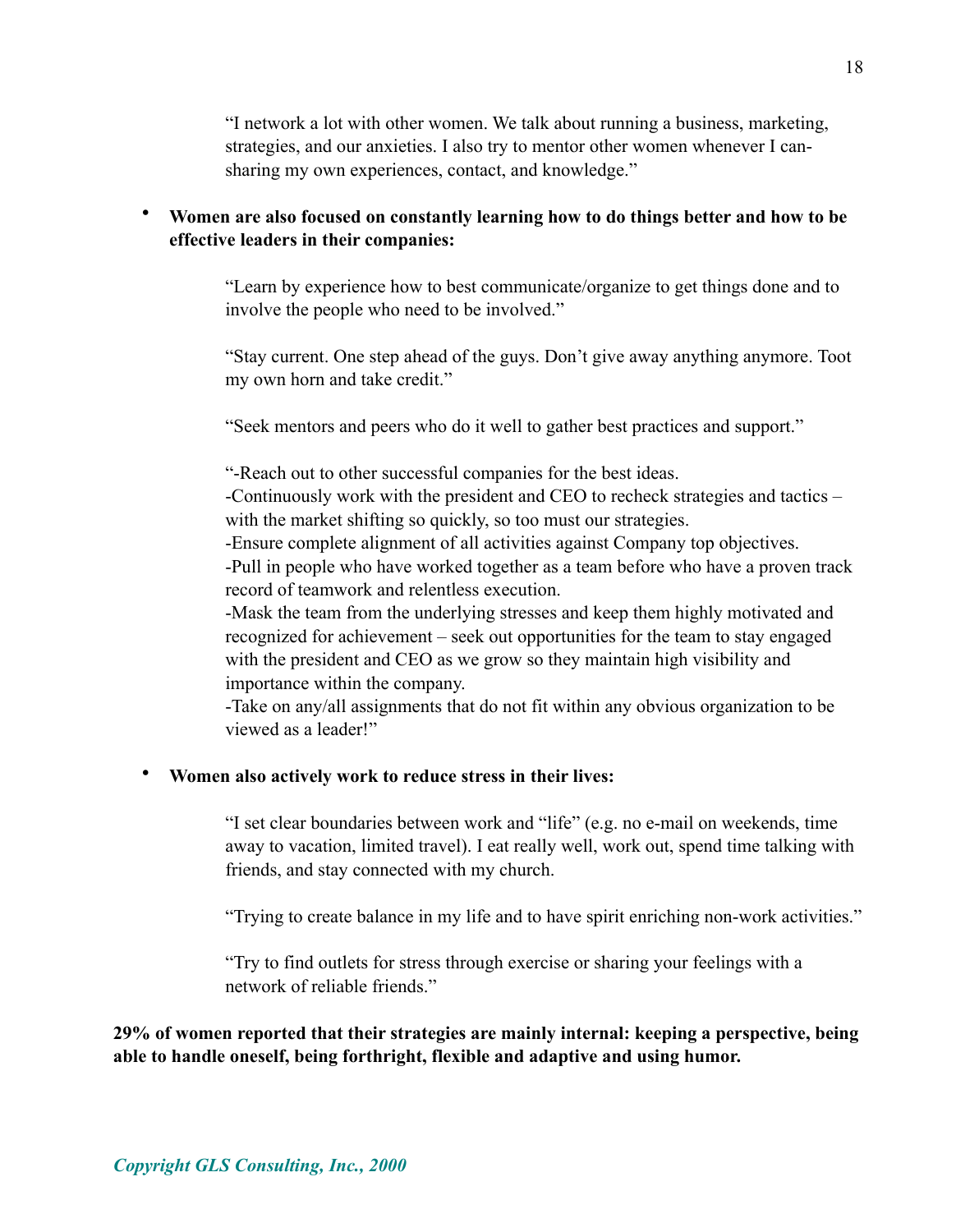"Also you just have to stop stressing out and as my mother says, "Rise above it" (0r as my father says, "Have balls of steel.")

"Use humor. Re-direct the issues to accomplishing the task at hand."

"Most importantly, make HUMOR a part of the day. I've never had more fun at a job-we find creative ways to have fun."

"Using resources such as "play like a man win like a woman." Taking training classes and using women focused groups to increase opportunities."

### **18% of women reported using their competence and confidence to help them handle things at work.**

"Have confidence in abilities and skills."

"Personal and professional experience, particularly in dealing with change management, individual differences, interpersonal communications, leadership, prioritization, project management and multi-tasking."

## **Some women commented that women's strategies are increasingly less traditionally 'feminine' and more traditionally 'masculine':**

"Most women have chosen to act like men to overcome obstacles."

"Work hard. Be competent. Be unemotional. Be gender-neutral (masculine. Fight for credibility in all work situations."

#### **Summary of strategies women use:**

*Women use their internal resources to work effectively in the workplace. Again, what we found is that the strategies women use to navigate in the new economy are powerful ones. Women tap into their inner capacity to adapt, be flexible, and at the same time, maintain a broader perspective to cope with working in the new economy.*

*Women also know how to reach out and ask for help from others, and to help others grow and develop. We sense this is the women's version of the "old-boys network." For women, it goes beyond making contacts—it is about genuine reciprocity and helping others, as a way to equalize the playing field. Women develop through their relationships with others, and find peer support and networking a natural extension of how they negotiate the world.*

*We hypothesize that women's use of technology to network will also help level the playing field. Now that women can network on line, they don't have to take more precious time from their already crowded work week to attend evening networking meetings. Women can connect with each other*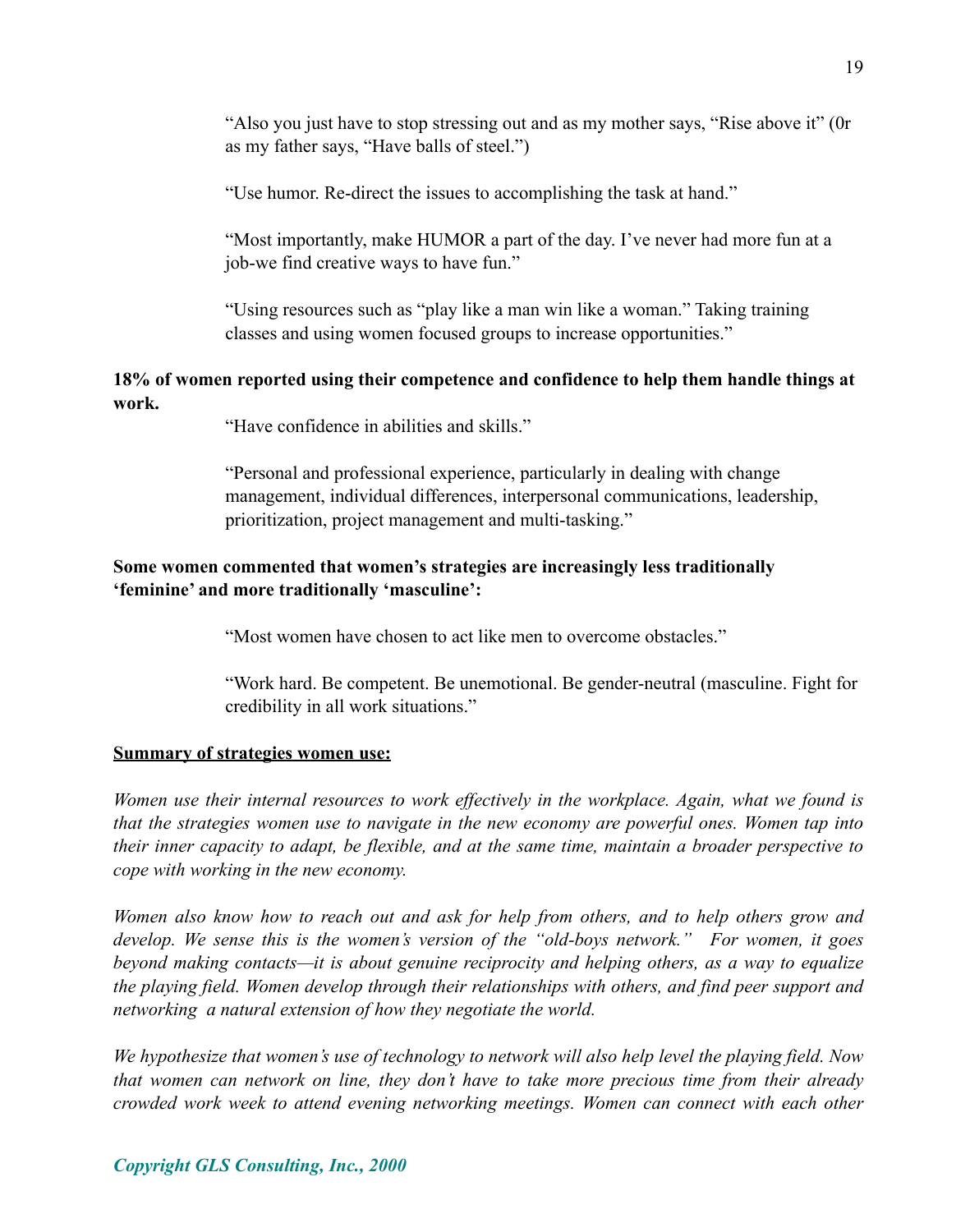20

*during work, or never have to leave their home in the evenings. We believe that on-line networking has great potential for women and is ripe for development. Women love the creativity of learning new things. The good news is that the new economy significantly values and rewards this learning.* 

#### *How women wish the company operated differently*

**51% of the women wished for more experienced management, better infrastructure, internal communications, and more developed HR policies. (This was also mentioned as one of the downsides.)**

#### • **On leadership:**

"I wish the CRO had more management experience and did not hide things from the management team, thinking that if she does not discuss them, they wont become an issue. Communication is the key to a successful relationship especially in a start-up."

(Wish for) "more women in leadership roles and women with children. Having children and being the primary caretaker (even with a husband/father the primary role falls on the women for taking care of kids and home) gives you a different view of life. You learn to put things in perspective and hopefully you take that into the office with you."

#### • **On infrastructure:**

"I wish we had more support infrastructure, much of my stress is related to spending time on mundane detail tasks vs. the strategy I need to be working on.

"I wish more attention was paid to the internal infrastructure-technologically and humanistically. If technology works within a company then it becomes real easy to translate that success to your own customers. The notion of "the shoemakers" children (go without shoes)" just doesn't make sense in this day and age and those companies that continue to operate this way will fail. They have to learn to serve both masters (customers and employees) better."

#### • **On HR policies:**

"The company could include some brick n mortar policies that work well and kept people at jobs for 20 years like training and development, flex/comp time/ compressed work week/telecommuting options for non-technical roles."

"I would like to have more explicit guidelines for expectations of me, and how my compensation will be affected by achieving these expectations."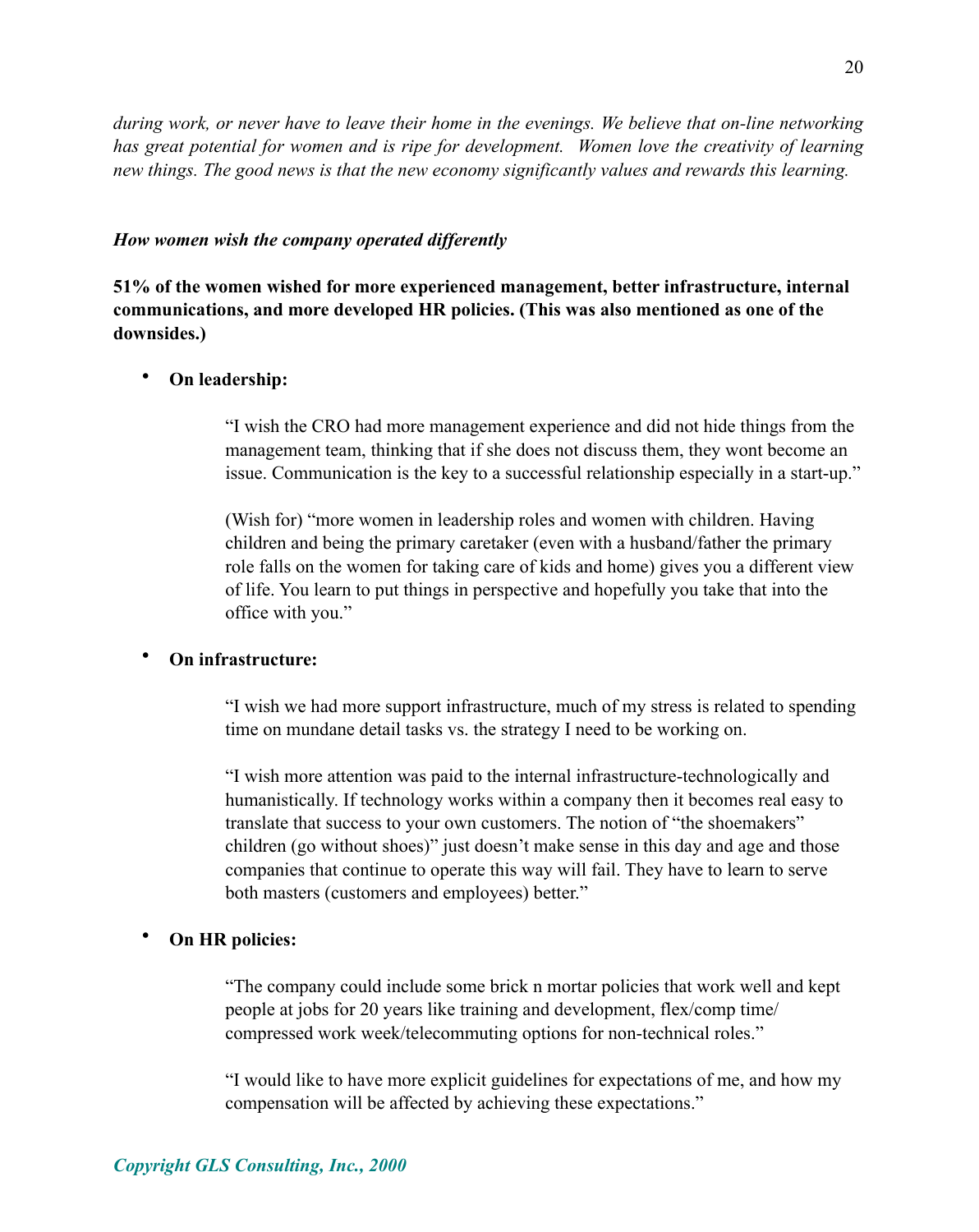#### **9% of women reported being satisfied.**

"I'm happy with the way it operates right now."

#### **Summary of how women wish their companies operated:**

*Women complemented what they said about poor leadership and lack of infrastructure in response to the downsides question, with the wish that their company operated differently. Companies can take note that leadership development, and creating new organizational structures that are scalable in the new economy, are worth pursuing. We hypothesize that infrastructure often takes a back seat to the adrenalin rush of creating new technology applications or new business development. Another reason is that no one wants to recreate the unproductive old bureaucracy. Instead, we suggest that companies develop collaborative integration networks to sustain the exciting, dynamic aspect of start-ups.* 

### *What keeps women working in their company? (Retention)*

**The majority of women cited positive aspects of their jobs that keep them in their company:**

• **38% reported that exciting work, gaining experience, skills and growth keep them in their companies.** 

> "I learn something every day. I have considered other opportunities, but I am continuing to learn and grow and the outlook for the company is very bright-that is hard to walk away from."

> "I have been allowed a tremendous amount of latitude in the way I carry out my responsibilities and the additional projects I choose to work on because I have proved I can produce. As a result, I have had the opportunity to add several new skills, and have actual project experience as a result. As long as that continues, I'll be here!"

"This is like white water rafting. Bungee jumping. It's addictive. I can't imagine doing anything else."

• **29% of women reported that their ability to have an impact, their level of responsibility, their work satisfaction, autonomy, challenge, and opportunity for innovation keep them there. (This is one of the upsides mentioned by women.)**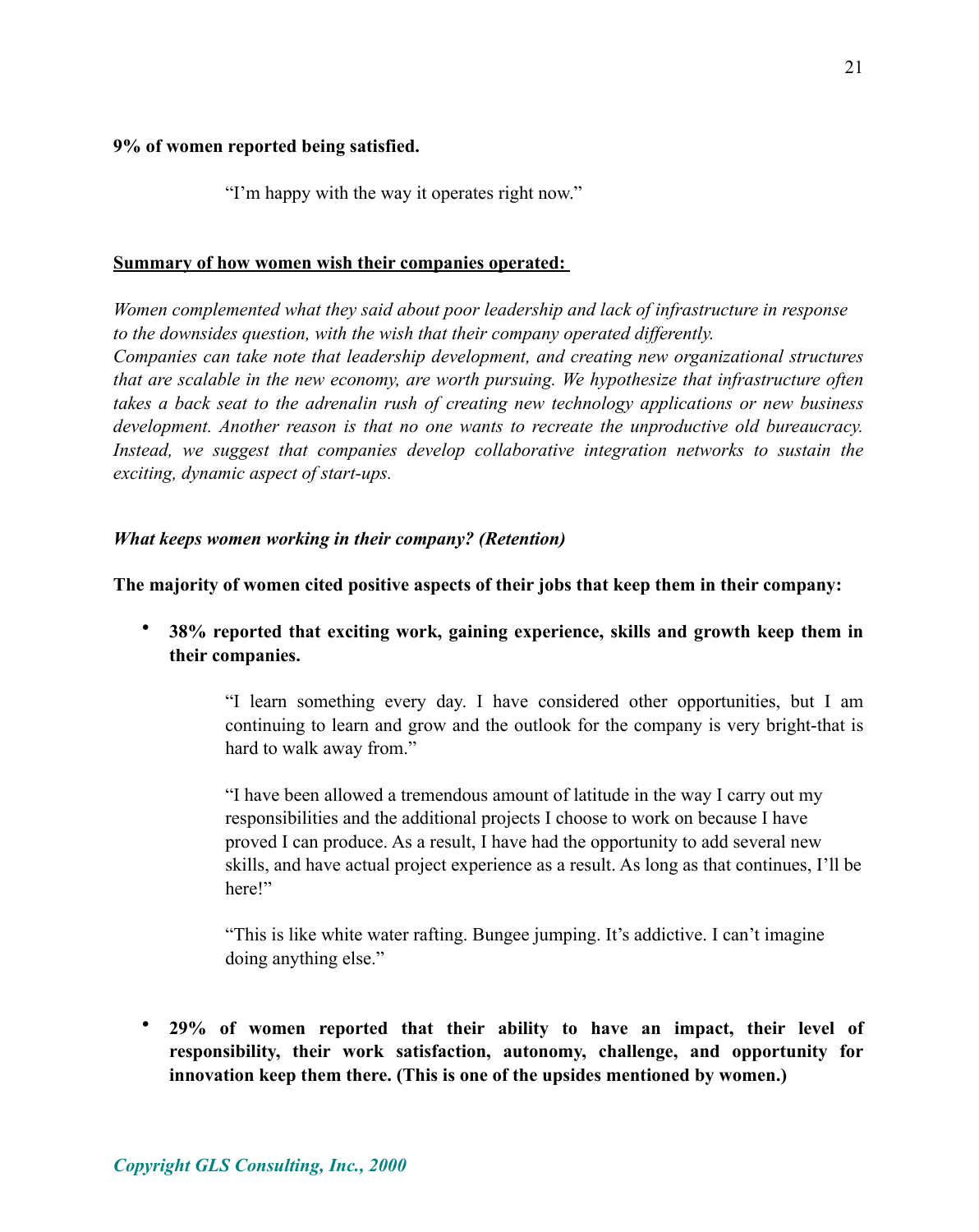*Copyright GLS Consulting, Inc., 2000*

"The feeling that we have a really cool technology that can really make a difference in the e-business. The constant challenge and feeling of appreciation and contribution<sup>"</sup>

"The challenge is awesome (I love it)…Keeps me sharp."

# • **20% reported that the supportive, fun environment and feeling like a family in the company keeps them there.**

"The feeling of being part of a family."

"The people and the work environment. I thrive in a fast paced world. The people here are genuine and care about you and your family."

"Love the company, the mission, the vision, the industry, the energy, the buzz, the vibe, the people, the invention, the breaking of old models and creation of new, the journey…and the options."

"Great people, lack of politics, lack of command/control structure, quality of life."

## • **10% of women reported that owning the company keeps them there.**

"I am the owner and would never leave what I am doing. The work is hard but the rewards are my personal freedom to run a company as I choose, make a difference, and earn a good income."

### • **20% of women reported that the compensation package keeps them there.**

 **"**Stock options and upside earning potential."

"The potential financial payoff and the desire to create a wildly successful company in a completely new market space. Not currently considering other opportunities."

### • **14% of women reported that flexibility in how the work gets done keeps them there.**

"Flexibility keeps me here. When my children are older, I might consider working in a traditional company to sharpen my operating skills again. (I am a strategy consultant)."

"My high hourly fee, flexible hours, and telecommuting from home."

### **Other women are looking for job possibilities outside of their companies:**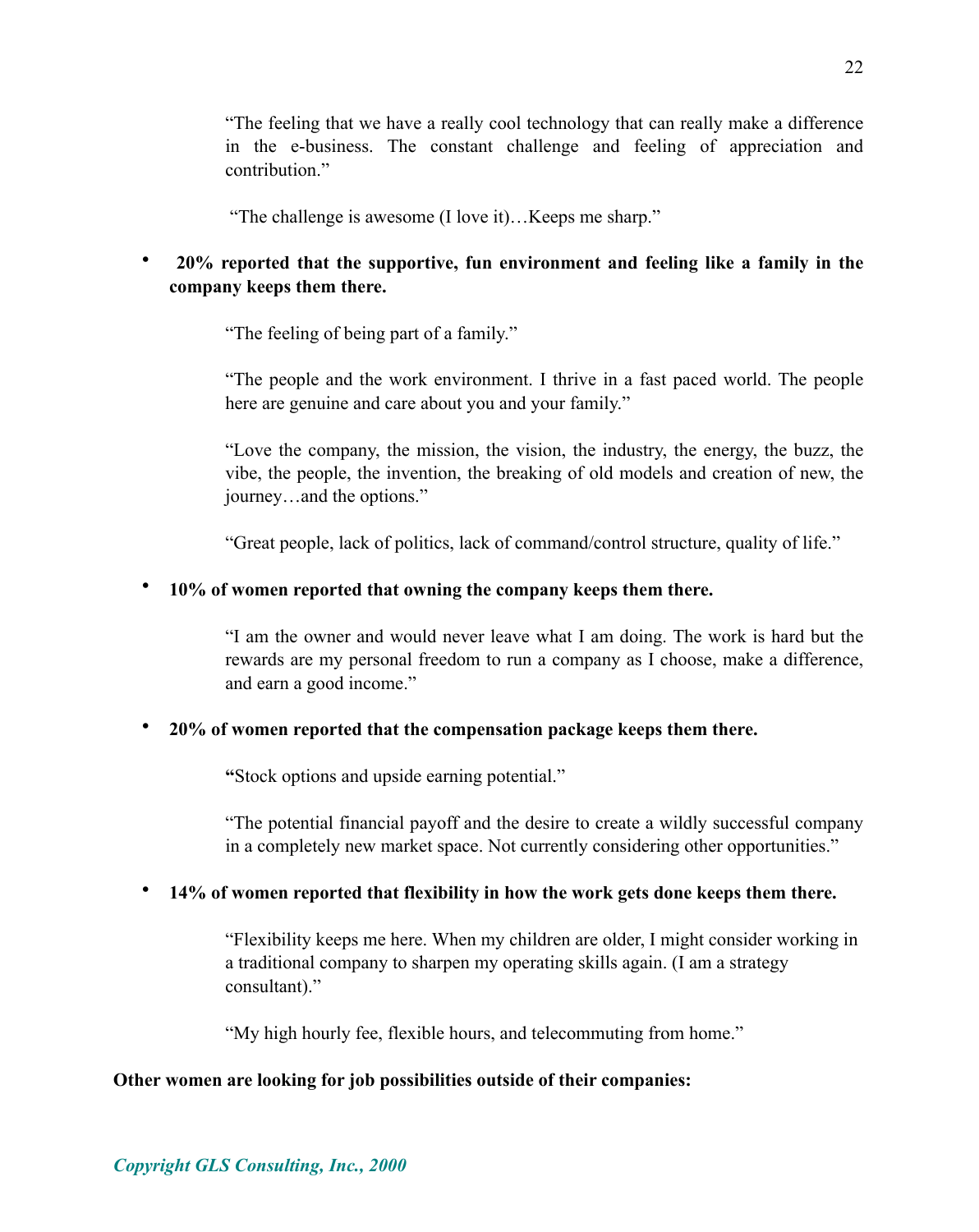## • **41% of women were thinking of leaving or had recently looked at other job opportunities but were staying.**

"Always. Every day in every job, thinking about other opportunities. No matter how "happy" I am in my job."

"Intelligent individuals should always be open to new ideas and opportunities. The challenge and enjoyment of the work brings the satisfaction that keeps me in my current company."

### • **18% were not thinking of leaving.**

"I believe in the vision of the company and that it will be a big player in the market. I will have played a significant role in building the company to that level. "

"I love leading an organization to success. I love the freedom of making my own vision a reality. I love the rush of seeing a great team accomplish great things. I am not going anywhere."

### **Summary of retention in the workplace:**

*We were surprised at the number of women considering leaving their current jobs. If women love their work so much, why are they thinking of leaving? We hypothesize that in part, this may be due to the stress and work/life balance issues. We also sense that women are willing to stay in their companies as long as the trade-off continues to be "worth it." Some women say that as long as they are learning and contributing, they will stay. This is good news for employers, who can use this information to retain their talented people. There are women, however, who feel that looking for another job is something that one always does regardless of how happy one is in the workplace. This population may be more difficult to retain, and it may make sense to focus on the former rather than the latter group.*